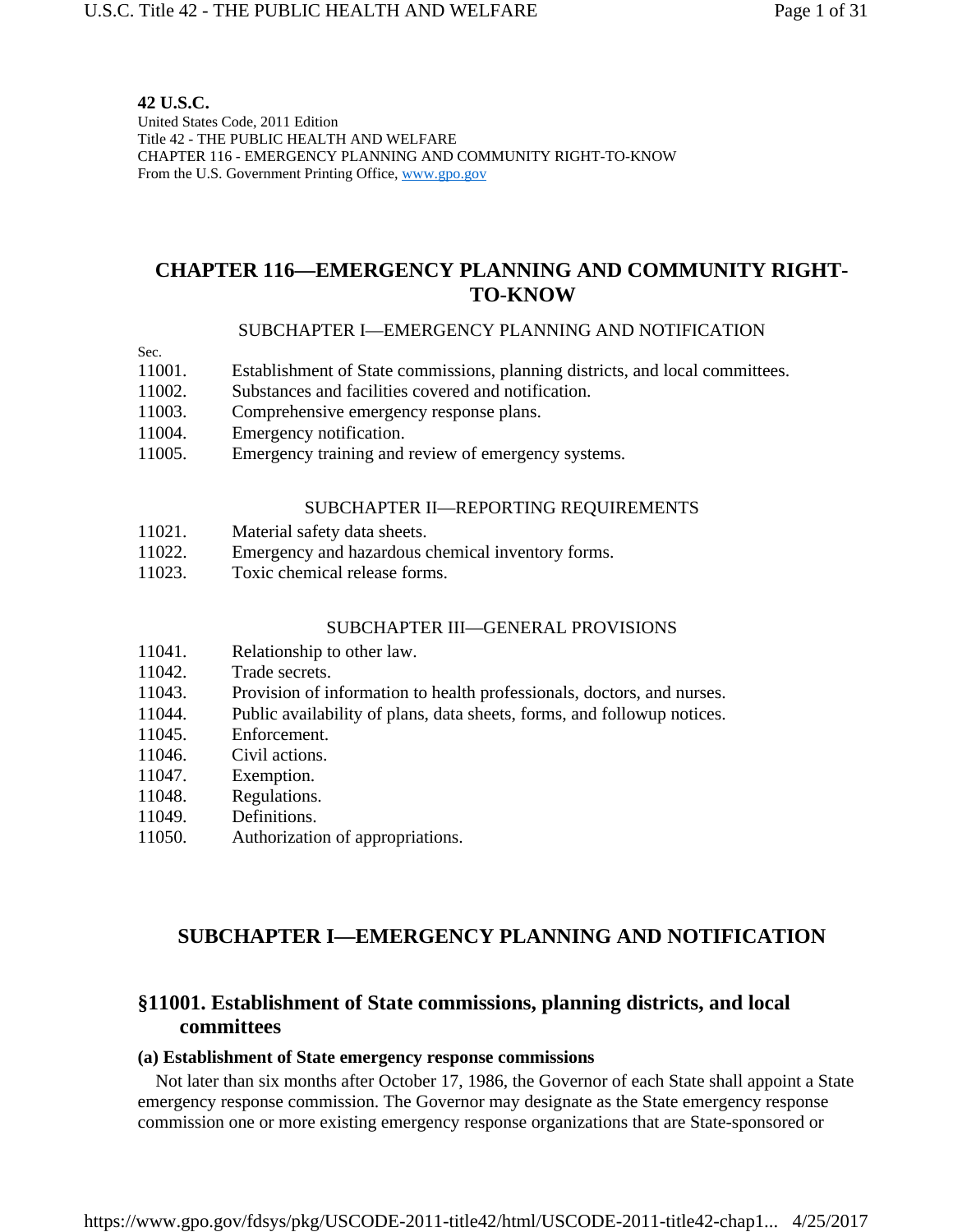appointed. The Governor shall, to the extent practicable, appoint persons to the State emergency response commission who have technical expertise in the emergency response field. The State emergency response commission shall appoint local emergency planning committees under subsection (c) of this section and shall supervise and coordinate the activities of such committees. The State emergency response commission shall establish procedures for receiving and processing requests from the public for information under section 11044 of this title, including tier II information under section 11022 of this title. Such procedures shall include the designation of an official to serve as coordinator for information. If the Governor of any State does not designate a State emergency response commission within such period, the Governor shall operate as the State emergency response commission until the Governor makes such designation.

### **(b) Establishment of emergency planning districts**

Not later than nine months after October 17, 1986, the State emergency response commission shall designate emergency planning districts in order to facilitate preparation and implementation of emergency plans. Where appropriate, the State emergency response commission may designate existing political subdivisions or multijurisdictional planning organizations as such districts. In emergency planning areas that involve more than one State, the State emergency response commissions of all potentially affected States may designate emergency planning districts and local emergency planning committees by agreement. In making such designation, the State emergency response commission shall indicate which facilities subject to the requirements of this subchapter are within such emergency planning district.

## **(c) Establishment of local emergency planning committees**

Not later than 30 days after designation of emergency planning districts or 10 months after October 17, 1986, whichever is earlier, the State emergency response commission shall appoint members of a local emergency planning committee for each emergency planning district. Each committee shall include, at a minimum, representatives from each of the following groups or organizations: elected State and local officials; law enforcement, civil defense, firefighting, first aid, health, local environmental, hospital, and transportation personnel; broadcast and print media; community groups; and owners and operators of facilities subject to the requirements of this subchapter. Such committee shall appoint a chairperson and shall establish rules by which the committee shall function. Such rules shall include provisions for public notification of committee activities, public meetings to discuss the emergency plan, public comments, response to such comments by the committee, and distribution of the emergency plan. The local emergency planning committee shall establish procedures for receiving and processing requests from the public for information under section 11044 of this title, including tier II information under section 11022 of this title. Such procedures shall include the designation of an official to serve as coordinator for information.

#### **(d) Revisions**

A State emergency response commission may revise its designations and appointments under subsections (b) and (c) of this section as it deems appropriate. Interested persons may petition the State emergency response commission to modify the membership of a local emergency planning committee.

(Pub. L. 99–499, title III, §301, Oct. 17, 1986, 100 Stat. 1729.)

#### **EFFECTIVE DATE**

Chapter effective Oct. 17, 1986, see section 4 of Pub. L. 99–499, set out as an Effective Date of 1986 Amendment note under section 9601 of this title.

## **SHORT TITLE**

Section 300(a) of title III of Pub. L. 99–499 provided that: "This title [enacting this chapter] may be cited as the 'Emergency Planning and Community Right-To-Know Act of 1986'."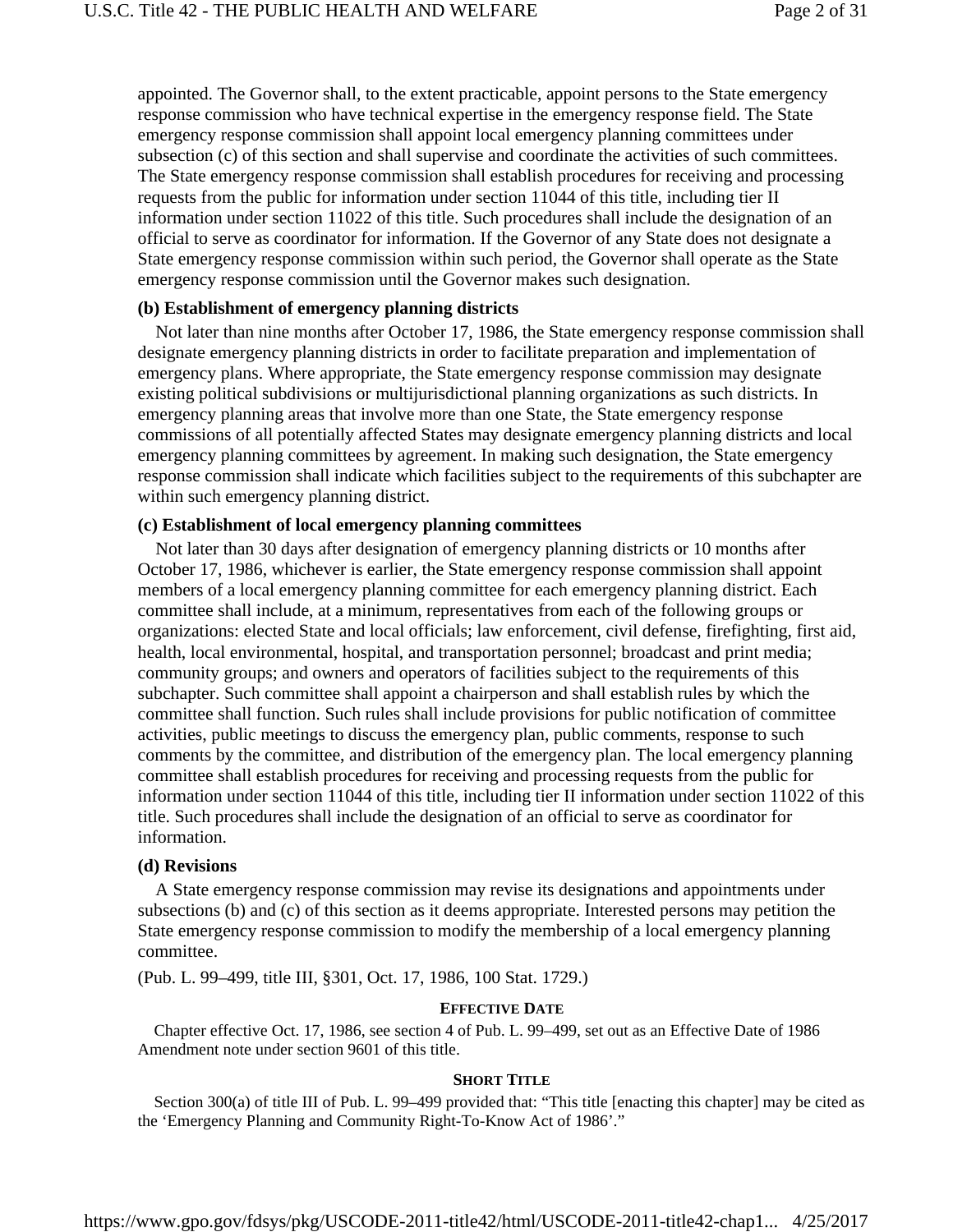### **EXECUTIVE ORDER NO. 12856**

Ex. Ord. No. 12856, Aug. 3, 1993, 58 F.R. 41981, which provided for Federal compliance with right-toknow laws and pollution prevention requirements, was revoked by Ex. Ord. No. 13148, §901, Apr. 21, 2000, 65 F.R. 24604, formerly set out as a note under section 4321 of this title.

# **§11002. Substances and facilities covered and notification**

## **(a) Substances covered**

### **(1) In general**

A substance is subject to the requirements of this subchapter if the substance is on the list published under paragraph (2).

#### **(2) List of extremely hazardous substances**

Within 30 days after October 17, 1986, the Administrator shall publish a list of extremely hazardous substances. The list shall be the same as the list of substances published in November 1985 by the Administrator in Appendix A of the "Chemical Emergency Preparedness Program Interim Guidance".

### **(3) Thresholds**

(A) At the time the list referred to in paragraph (2) is published the Administrator shall— (i) publish an interim final regulation establishing a threshold planning quantity for each

substance on the list, taking into account the criteria described in paragraph (4), and

(ii) initiate a rulemaking in order to publish final regulations establishing a threshold planning quantity for each substance on the list.

(B) The threshold planning quantities may, at the Administrator's discretion, be based on classes of chemicals or categories of facilities.

(C) If the Administrator fails to publish an interim final regulation establishing a threshold planning quantity for a substance within 30 days after October 17, 1986, the threshold planning quantity for the substance shall be 2 pounds until such time as the Administrator publishes regulations establishing a threshold for the substance.

### **(4) Revisions**

The Administrator may revise the list and thresholds under paragraphs (2) and (3) from time to time. Any revisions to the list shall take into account the toxicity, reactivity, volatility, dispersability, combustability, or flammability of a substance. For purposes of the preceding sentence, the term "toxicity" shall include any short- or long-term health effect which may result from a short-term exposure to the substance.

### **(b) Facilities covered**

(1) Except as provided in section 11004 of this title, a facility is subject to the requirements of this subchapter if a substance on the list referred to in subsection (a) of this section is present at the facility in an amount in excess of the threshold planning quantity established for such substance.

(2) For purposes of emergency planning, a Governor or a State emergency response commission may designate additional facilities which shall be subject to the requirements of this subchapter, if such designation is made after public notice and opportunity for comment. The Governor or State emergency response commission shall notify the facility concerned of any facility designation under this paragraph.

### **(c) Emergency planning notification**

Not later than seven months after October 17, 1986, the owner or operator of each facility subject to the requirements of this subchapter by reason of subsection  $(b)(1)$  of this section shall notify the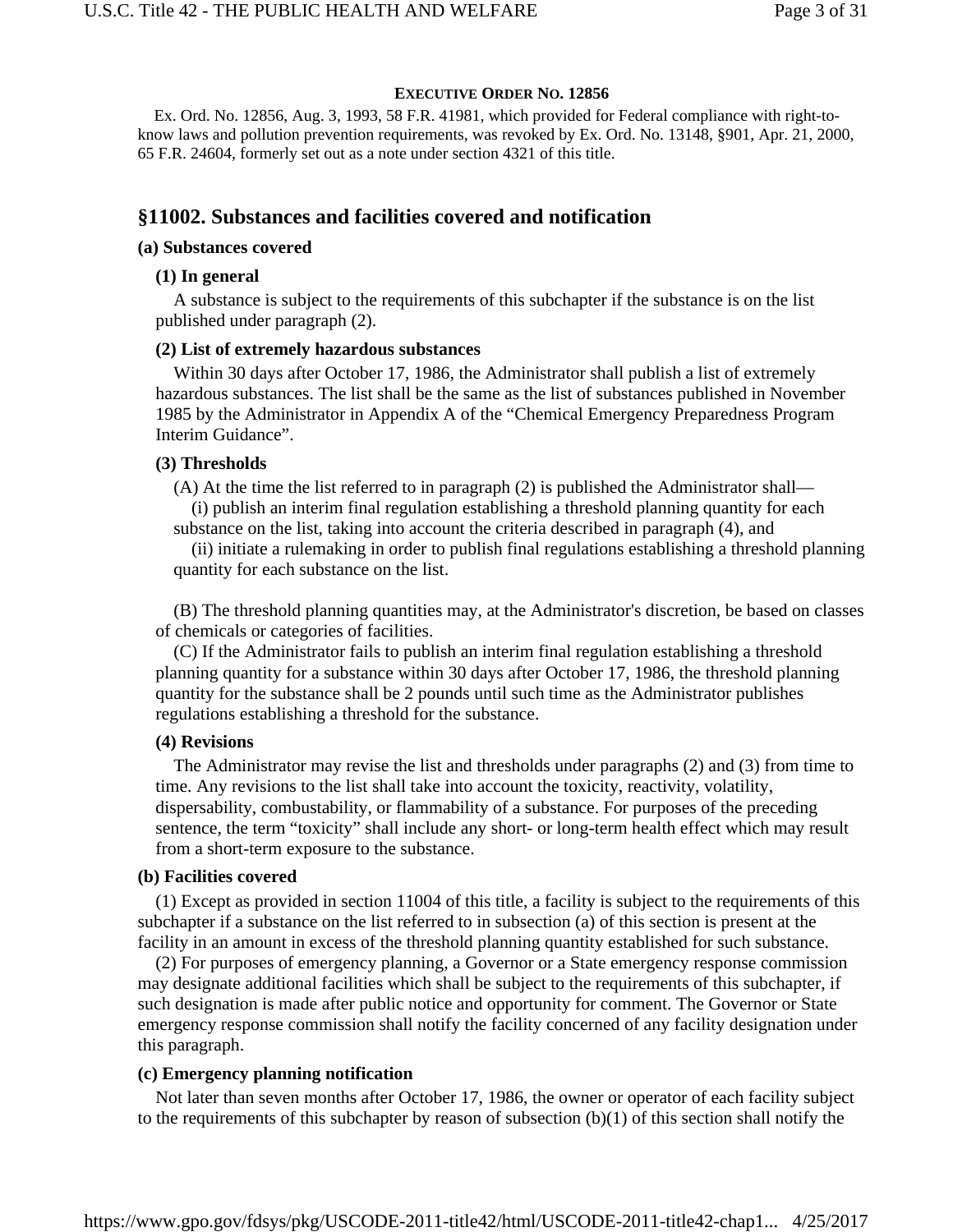State emergency response commission for the State in which such facility is located that such facility is subject to the requirements of this subchapter. Thereafter, if a substance on the list of extremely hazardous substances referred to in subsection (a) of this section first becomes present at such facility in excess of the threshold planning quantity established for such substance, or if there is a revision of such list and the facility has present a substance on the revised list in excess of the threshold planning quantity established for such substance, the owner or operator of the facility shall notify the State emergency response commission and the local emergency planning committee within 60 days after such acquisition or revision that such facility is subject to the requirements of this subchapter.

## **(d) Notification of Administrator**

The State emergency response commission shall notify the Administrator of facilities subject to the requirements of this subchapter by notifying the Administrator of—

(1) each notification received from a facility under subsection (c) of this section, and

(2) each facility designated by the Governor or State emergency response commission under subsection (b)(2) of this section.

(Pub. L. 99–499, title III, §302, Oct. 17, 1986, 100 Stat. 1730.)

# **§11003. Comprehensive emergency response plans**

### **(a) Plan required**

Each local emergency planning committee shall complete preparation of an emergency plan in accordance with this section not later than two years after October 17, 1986. The committee shall review such plan once a year, or more frequently as changed circumstances in the community or at any facility may require.

# **(b) Resources**

Each local emergency planning committee shall evaluate the need for resources necessary to develop, implement, and exercise the emergency plan, and shall make recommendations with respect to additional resources that may be required and the means for providing such additional resources.

### **(c) Plan provisions**

Each emergency plan shall include (but is not limited to) each of the following:

(1) Identification of facilities subject to the requirements of this subchapter that are within the emergency planning district, identification of routes likely to be used for the transportation of substances on the list of extremely hazardous substances referred to in section 11002(a) of this title, and identification of additional facilities contributing or subjected to additional risk due to their proximity to facilities subject to the requirements of this subchapter, such as hospitals or natural gas facilities.

(2) Methods and procedures to be followed by facility owners and operators and local emergency and medical personnel to respond to any release of such substances.

(3) Designation of a community emergency coordinator and facility emergency coordinators, who shall make determinations necessary to implement the plan.

(4) Procedures providing reliable, effective, and timely notification by the facility emergency coordinators and the community emergency coordinator to persons designated in the emergency plan, and to the public, that a release has occurred (consistent with the emergency notification requirements of section 11004 of this title).

(5) Methods for determining the occurrence of a release, and the area or population likely to be affected by such release.

(6) A description of emergency equipment and facilities in the community and at each facility in the community subject to the requirements of this subchapter, and an identification of the persons responsible for such equipment and facilities.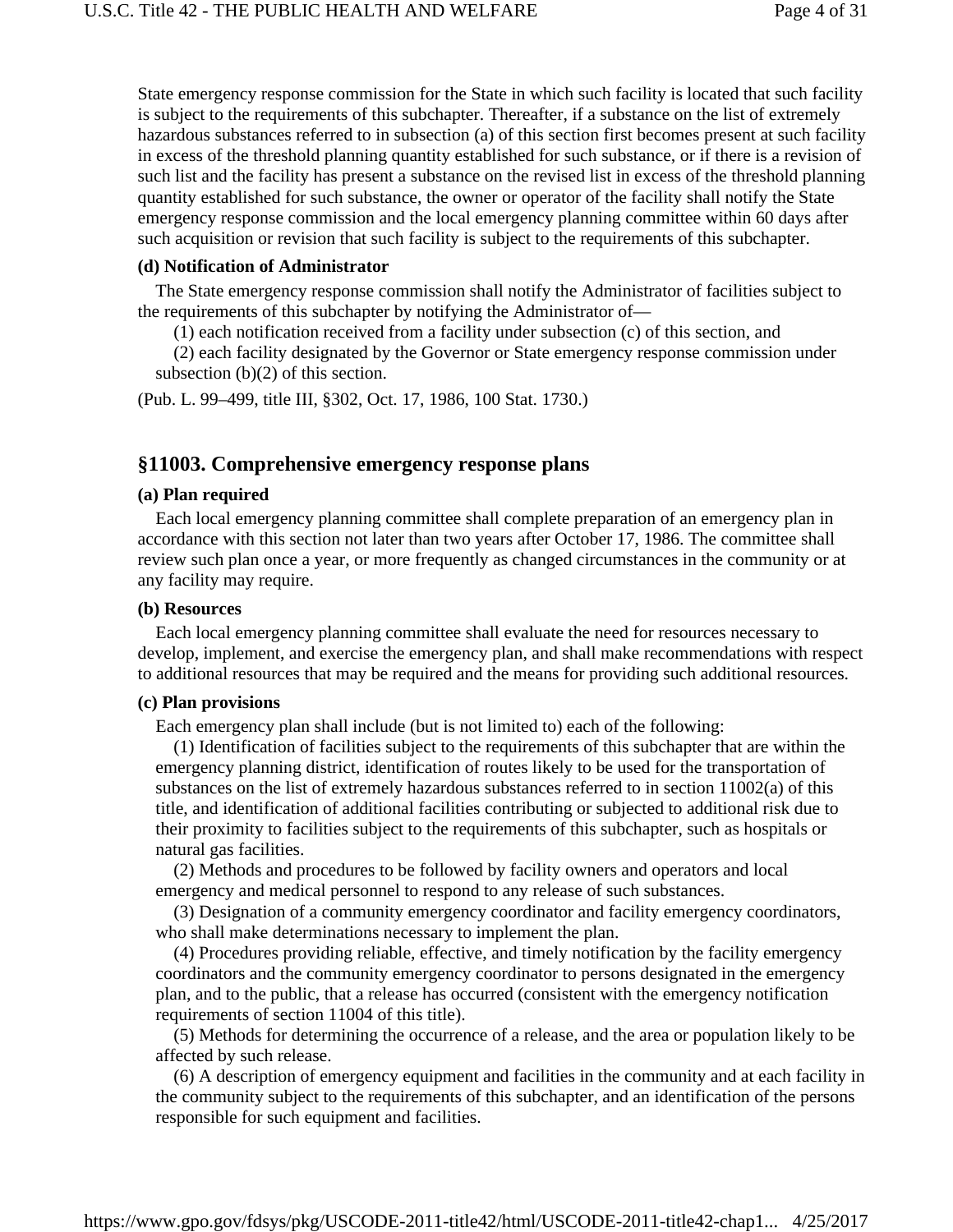(7) Evacuation plans, including provisions for a precautionary evacuation and alternative traffic routes.

(8) Training programs, including schedules for training of local emergency response and medical personnel.

(9) Methods and schedules for exercising the emergency plan.

# **(d) Providing of information**

For each facility subject to the requirements of this subchapter:

(1) Within 30 days after establishment of a local emergency planning committee for the emergency planning district in which such facility is located, or within 11 months after October 17, 1986, whichever is earlier, the owner or operator of the facility shall notify the emergency planning committee (or the Governor if there is no committee) of a facility representative who will participate in the emergency planning process as a facility emergency coordinator.

(2) The owner or operator of the facility shall promptly inform the emergency planning committee of any relevant changes occurring at such facility as such changes occur or are expected to occur.

(3) Upon request from the emergency planning committee, the owner or operator of the facility shall promptly provide information to such committee necessary for developing and implementing the emergency plan.

### **(e) Review by State emergency response commission**

After completion of an emergency plan under subsection (a) of this section for an emergency planning district, the local emergency planning committee shall submit a copy of the plan to the State emergency response commission of each State in which such district is located. The commission shall review the plan and make recommendations to the committee on revisions of the plan that may be necessary to ensure coordination of such plan with emergency response plans of other emergency planning districts. To the maximum extent practicable, such review shall not delay implementation of such plan.

#### **(f) Guidance documents**

The national response team, as established pursuant to the National Contingency Plan as established under section 9605 of this title, shall publish guidance documents for preparation and implementation of emergency plans. Such documents shall be published not later than five months after October 17, 1986.

### **(g) Review of plans by regional response teams**

The regional response teams, as established pursuant to the National Contingency Plan as established under section 9605 of this title, may review and comment upon an emergency plan or other issues related to preparation, implementation, or exercise of such a plan upon request of a local emergency planning committee. Such review shall not delay implementation of the plan. (Pub. L. 99–499, title III, §303, Oct. 17, 1986, 100 Stat. 1731.)

# **§11004. Emergency notification**

### **(a) Types of releases**

## **(1) 11002(a) substance which requires CERCLA notice**

If a release of an extremely hazardous substance referred to in section  $11002(a)$  of this title occurs from a facility at which a hazardous chemical is produced, used, or stored, and such release requires a notification under section 103(a) of the Comprehensive Environmental Response, Compensation, and Liability Act of 1980 [42 U.S.C. 9603(a)] (hereafter in this section referred to as "CERCLA") (42 U.S.C. 9601 et seq.), the owner or operator of the facility shall immediately provide notice as described in subsection (b) of this section.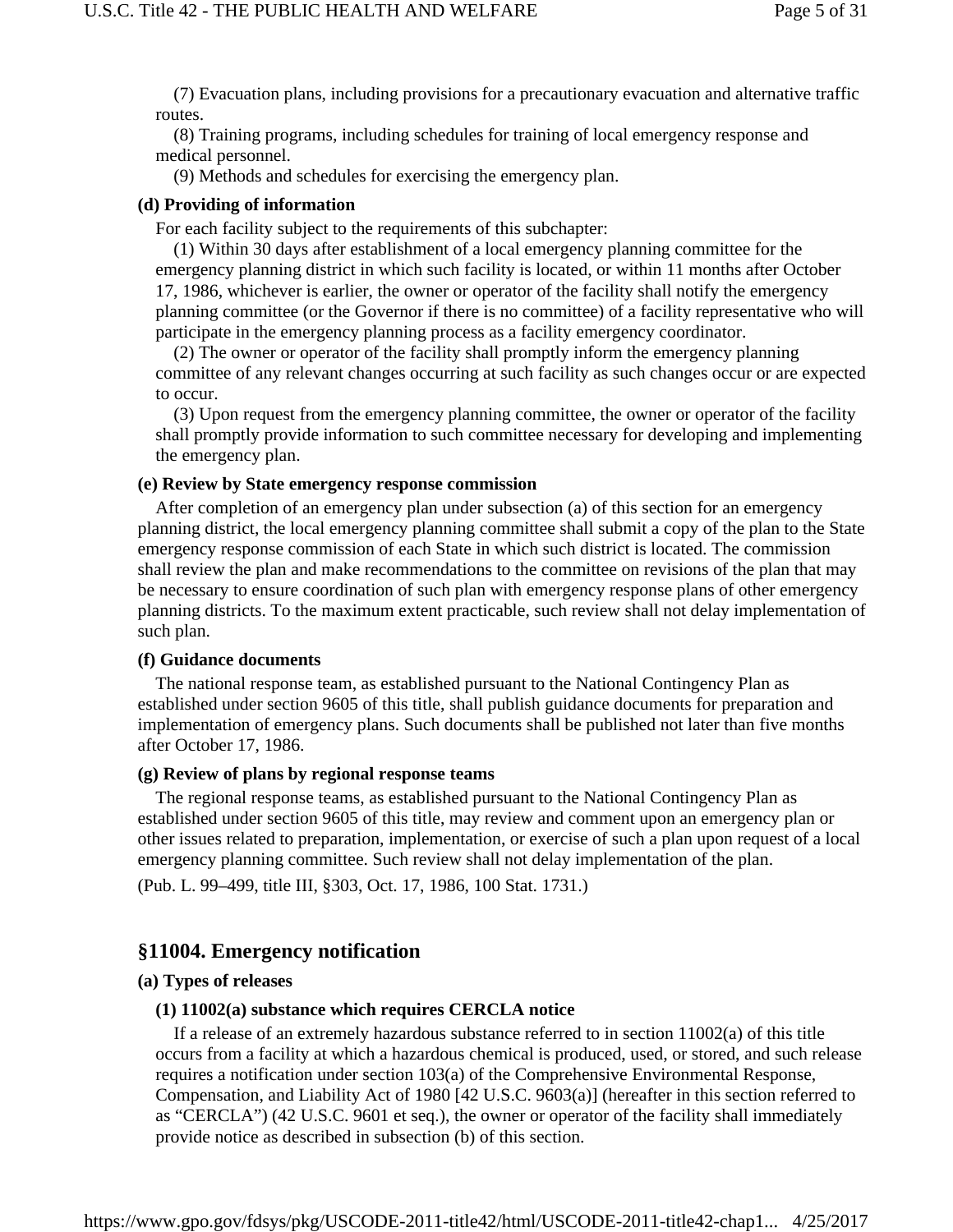# **(2) Other 11002(a) substance**

If a release of an extremely hazardous substance referred to in section  $11002(a)$  of this title occurs from a facility at which a hazardous chemical is produced, used, or stored, and such release is not subject to the notification requirements under section 103(a) of CERCLA [42 U.S.C. 9603 (a)], the owner or operator of the facility shall immediately provide notice as described in subsection (b) of this section, but only if the release—

(A) is not a federally permitted release as defined in section  $101(10)$  of CERCLA [42 U.S.C. 9601(10)],

(B) is in an amount in excess of a quantity which the Administrator has determined (by regulation) requires notice, and

(C) occurs in a manner which would require notification under section 103(a) of CERCLA  $[42 \text{ U.S.C. } 9603(a)].$ 

Unless and until superseded by regulations establishing a quantity for an extremely hazardous substance described in this paragraph, a quantity of 1 pound shall be deemed that quantity the release of which requires notice as described in subsection (b) of this section.

# **(3) Non-11002(a) substance which requires CERCLA notice**

If a release of a substance which is not on the list referred to in section  $11002(a)$  of this title occurs at a facility at which a hazardous chemical is produced, used, or stored, and such release requires notification under section 103(a) of CERCLA [42 U.S.C. 9603(a)], the owner or operator shall provide notice as follows:

(A) If the substance is one for which a reportable quantity has been established under section 102(a) of CERCLA [42 U.S.C. 9602(a)], the owner or operator shall provide notice as described in subsection (b) of this section.

(B) If the substance is one for which a reportable quantity has not been established under section 102(a) of CERCLA [42 U.S.C. 9602(a)]—

(i) Until April 30, 1988, the owner or operator shall provide, for releases of one pound or more of the substance, the same notice to the community emergency coordinator for the local emergency planning committee, at the same time and in the same form, as notice is provided to the National Response Center under section 103(a) of CERCLA [42 U.S.C. 9603(a)].

(ii) On and after April 30, 1988, the owner or operator shall provide, for releases of one pound or more of the substance, the notice as described in subsection (b) of this section.

# **(4) Exempted releases**

This section does not apply to any release which results in exposure to persons solely within the site or sites on which a facility is located.

# **(b) Notification**

# **(1) Recipients of notice**

Notice required under subsection (a) of this section shall be given immediately after the release by the owner or operator of a facility (by such means as telephone, radio, or in person) to the community emergency coordinator for the local emergency planning committees, if established pursuant to section 11001(c) of this title, for any area likely to be affected by the release and to the State emergency planning commission of any State likely to be affected by the release. With respect to transportation of a substance subject to the requirements of this section, or storage incident to such transportation, the notice requirements of this section with respect to a release shall be satisfied by dialing 911 or, in the absence of a 911 emergency telephone number, calling the operator.

# **(2) Contents**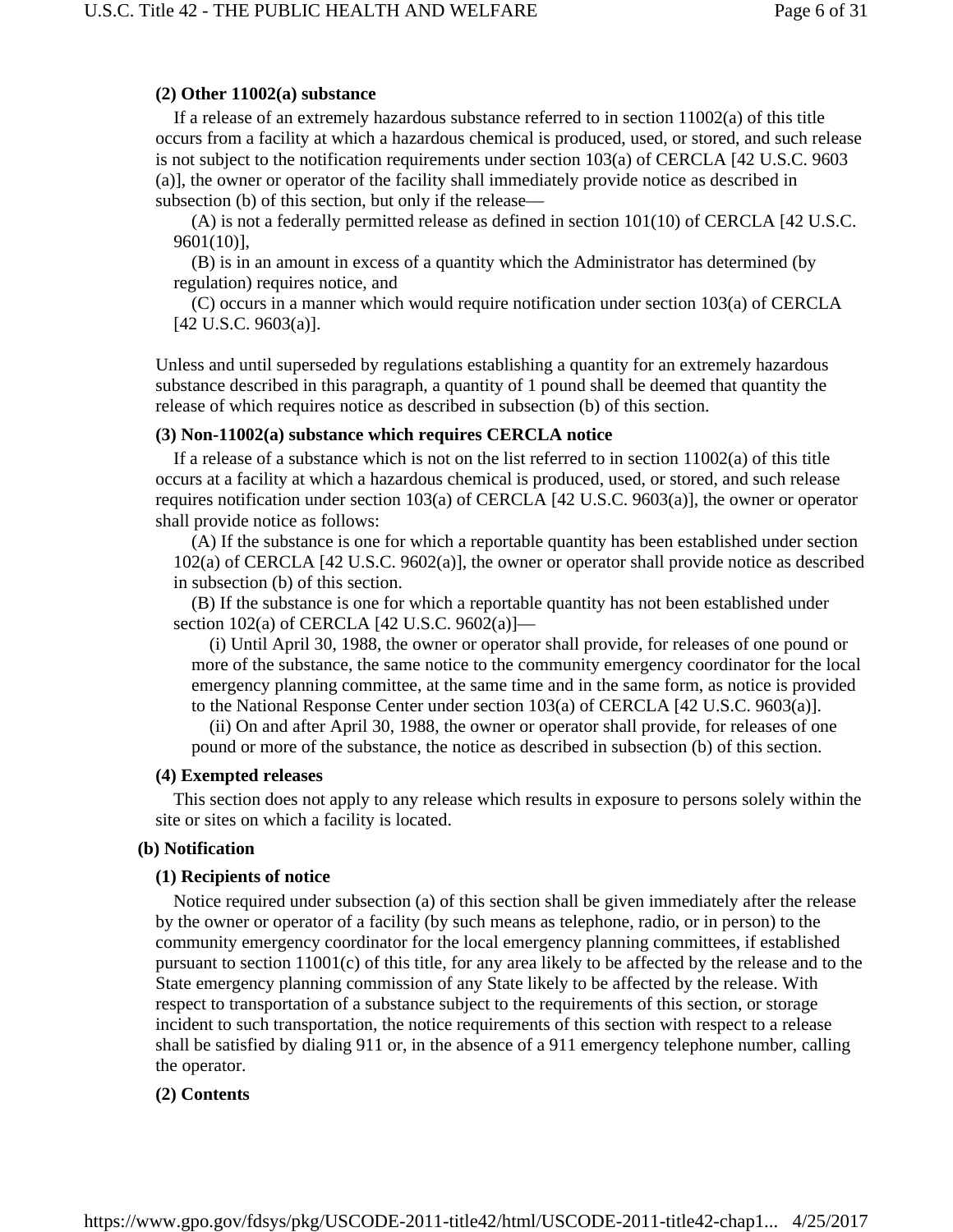Notice required under subsection (a) of this section shall include each of the following (to the extent known at the time of the notice and so long as no delay in responding to the emergency results):

(A) The chemical name or identity of any substance involved in the release.

(B) An indication of whether the substance is on the list referred to in section 11002(a) of this title.

(C) An estimate of the quantity of any such substance that was released into the environment.

(D) The time and duration of the release.

(E) The medium or media into which the release occurred.

(F) Any known or anticipated acute or chronic health risks associated with the emergency and, where appropriate, advice regarding medical attention necessary for exposed individuals.

(G) Proper precautions to take as a result of the release, including evacuation (unless such information is readily available to the community emergency coordinator pursuant to the emergency plan).

(H) The name and telephone number of the person or persons to be contacted for further information.

## **(c) Followup emergency notice**

As soon as practicable after a release which requires notice under subsection (a) of this section, such owner or operator shall provide a written followup emergency notice (or notices, as more information becomes available) setting forth and updating the information required under subsection (b) of this section, and including additional information with respect to—

(1) actions taken to respond to and contain the release,

(2) any known or anticipated acute or chronic health risks associated with the release, and

(3) where appropriate, advice regarding medical attention necessary for exposed individuals.

## **(d) Transportation exemption not applicable**

The exemption provided in section 11047 of this title (relating to transportation) does not apply to this section.

(Pub. L. 99–499, title III, §304, Oct. 17, 1986, 100 Stat. 1733.)

#### **REFERENCES IN TEXT**

The Comprehensive Environmental Response, Compensation, and Liability Act of 1980, and CERCLA, referred to in subsec. (a)(1), (3), is Pub. L. 96–510, Dec. 11, 1980, 94 Stat. 2767, as amended, which is classified principally to chapter 103 (§9601 et seq.) of this title. For complete classification of this Act to the Code, see Short Title note set out under section 9601 of this title and Tables.

# **§11005. Emergency training and review of emergency systems**

### **(a) Emergency training**

### **(1) Programs**

Officials of the United States Government carrying out existing Federal programs for emergency training are authorized to specifically provide training and education programs for Federal, State, and local personnel in hazard mitigation, emergency preparedness, fire prevention and control, disaster response, long-term disaster recovery, national security, technological and natural hazards, and emergency processes. Such programs shall provide special emphasis for such training and education with respect to hazardous chemicals.

### **(2) State and local program support**

There is authorized to be appropriated to the Federal Emergency Management Agency for each of the fiscal years 1987, 1988, 1989, and 1990, \$5,000,000 for making grants to support programs of State and local governments, and to support university-sponsored programs, which are designed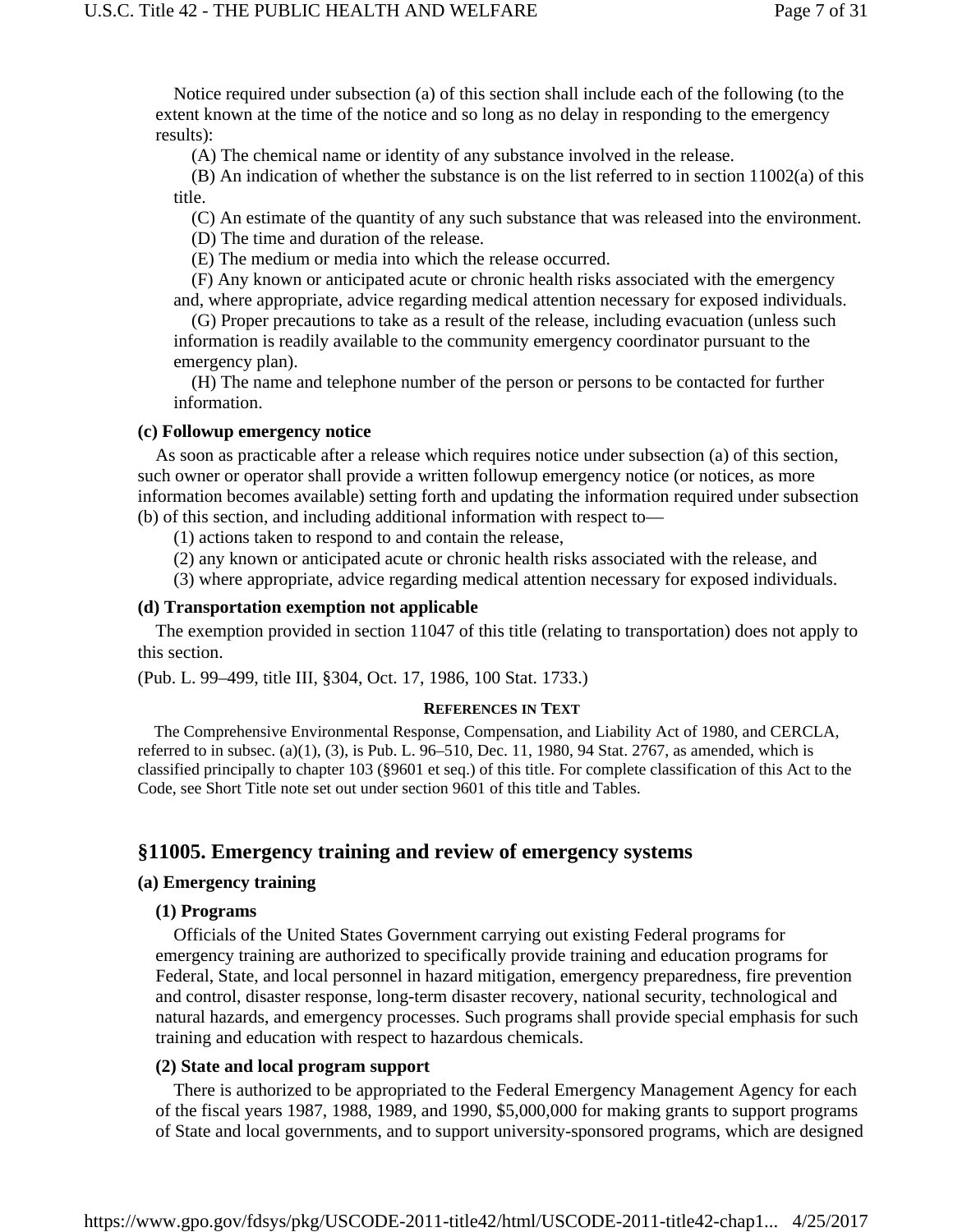to improve emergency planning, preparedness, mitigation, response, and recovery capabilities. Such programs shall provide special emphasis with respect to emergencies associated with hazardous chemicals. Such grants may not exceed 80 percent of the cost of any such program. The remaining 20 percent of such costs shall be funded from non-Federal sources.

### **(3) Other programs**

Nothing in this section shall affect the availability of appropriations to the Federal Emergency Management Agency for any programs carried out by such agency other than the programs referred to in paragraph (2).

### **(b) Review of emergency systems**

## **(1) Review**

The Administrator shall initiate, not later than 30 days after October 17, 1986, a review of emergency systems for monitoring, detecting, and preventing releases of extremely hazardous substances at representative domestic facilities that produce, use, or store extremely hazardous substances. The Administrator may select representative extremely hazardous substances from the substances on the list referred to in section 11002(a) of this title for the purposes of this review. The Administrator shall report interim findings to the Congress not later than seven months after October 17, 1986, and issue a final report of findings and recommendations to the Congress not later than 18 months after October 17, 1986. Such report shall be prepared in consultation with the States and appropriate Federal agencies.

# **(2) Report**

The report required by this subsection shall include the Administrator's findings regarding each of the following:

(A) The status of current technological capabilities to (i) monitor, detect, and prevent, in a timely manner, significant releases of extremely hazardous substances, (ii) determine the magnitude and direction of the hazard posed by each release, (iii) identify specific substances, (iv) provide data on the specific chemical composition of such releases, and (v) determine the relative concentrations of the constituent substances.

(B) The status of public emergency alert devices or systems for providing timely and effective public warning of an accidental release of extremely hazardous substances into the environment, including releases into the atmosphere, surface water, or groundwater from facilities that produce, store, or use significant quantities of such extremely hazardous substances.

(C) The technical and economic feasibility of establishing, maintaining, and operating perimeter alert systems for detecting releases of such extremely hazardous substances into the atmosphere, surface water, or groundwater, at facilities that manufacture, use, or store significant quantities of such substances.

# **(3) Recommendations**

The report required by this subsection shall also include the Administrator's recommendations for—

(A) initiatives to support the development of new or improved technologies or systems that would facilitate the timely monitoring, detection, and prevention of releases of extremely hazardous substances, and

(B) improving devices or systems for effectively alerting the public in a timely manner, in the event of an accidental release of such extremely hazardous substances.

(Pub. L. 99–499, title III, §305, Oct. 17, 1986, 100 Stat. 1735.)

## **TRANSFER OF FUNCTIONS**

For transfer of all functions, personnel, assets, components, authorities, grant programs, and liabilities of the Federal Emergency Management Agency, including the functions of the Under Secretary for Federal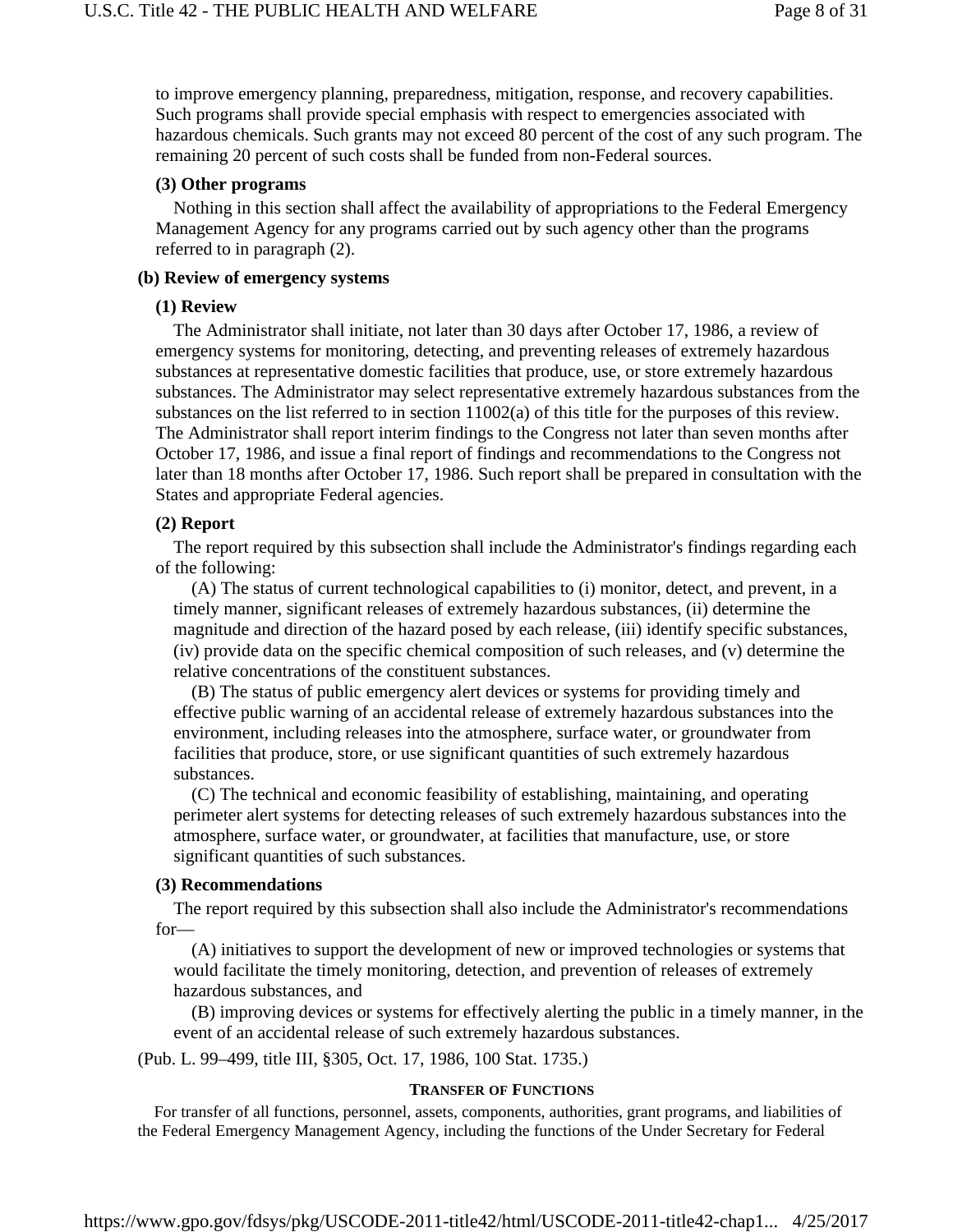Emergency Management relating thereto, to the Federal Emergency Management Agency, see section 315(a) (1) of Title 6, Domestic Security.

For transfer of functions, personnel, assets, and liabilities of the Federal Emergency Management Agency, including the functions of the Director of the Federal Emergency Management Agency relating thereto, to the Secretary of Homeland Security, and for treatment of related references, see former section 313(1) and sections 551(d), 552(d), and 557 of Title 6, Domestic Security, and the Department of Homeland Security Reorganization Plan of November 25, 2002, as modified, set out as a note under section 542 of Title 6.

# **SUBCHAPTER II—REPORTING REQUIREMENTS**

# **§11021. Material safety data sheets**

### **(a) Basic requirement**

# **(1) Submission of MSDS or list**

The owner or operator of any facility which is required to prepare or have available a material safety data sheet for a hazardous chemical under the Occupational Safety and Health Act of 1970 [29 U.S.C. 651 et seq.] and regulations promulgated under that Act shall submit a material safety data sheet for each such chemical, or a list of such chemicals as described in paragraph (2), to each of the following:

(A) The appropriate local emergency planning committee.

(B) The State emergency response commission.

(C) The fire department with jurisdiction over the facility.

### **(2) Contents of list**

(A) The list of chemicals referred to in paragraph (1) shall include each of the following:

(i) A list of the hazardous chemicals for which a material safety data sheet is required under the Occupational Safety and Health Act of 1970 [29 U.S.C. 651 et seq.] and regulations promulgated under that Act, grouped in categories of health and physical hazards as set forth under such Act and regulations promulgated under such Act, or in such other categories as the Administrator may prescribe under subparagraph (B).

(ii) The chemical name or the common name of each such chemical as provided on the material safety data sheet.

(iii) Any hazardous component of each such chemical as provided on the material safety data sheet.

(B) For purposes of the list under this paragraph, the Administrator may modify the categories of health and physical hazards as set forth under the Occupational Safety and Health Act of 1970 [29 U.S.C. 651 et seq.] and regulations promulgated under that Act by requiring information to be reported in terms of groups of hazardous chemicals which present similar hazards in an emergency.

## **(3) Treatment of mixtures**

An owner or operator may meet the requirements of this section with respect to a hazardous chemical which is a mixture by doing one of the following:

(A) Submitting a material safety data sheet for, or identifying on a list, each element or compound in the mixture which is a hazardous chemical. If more than one mixture has the same element or compound, only one material safety data sheet, or one listing, of the element or compound is necessary.

(B) Submitting a material safety data sheet for, or identifying on a list, the mixture itself.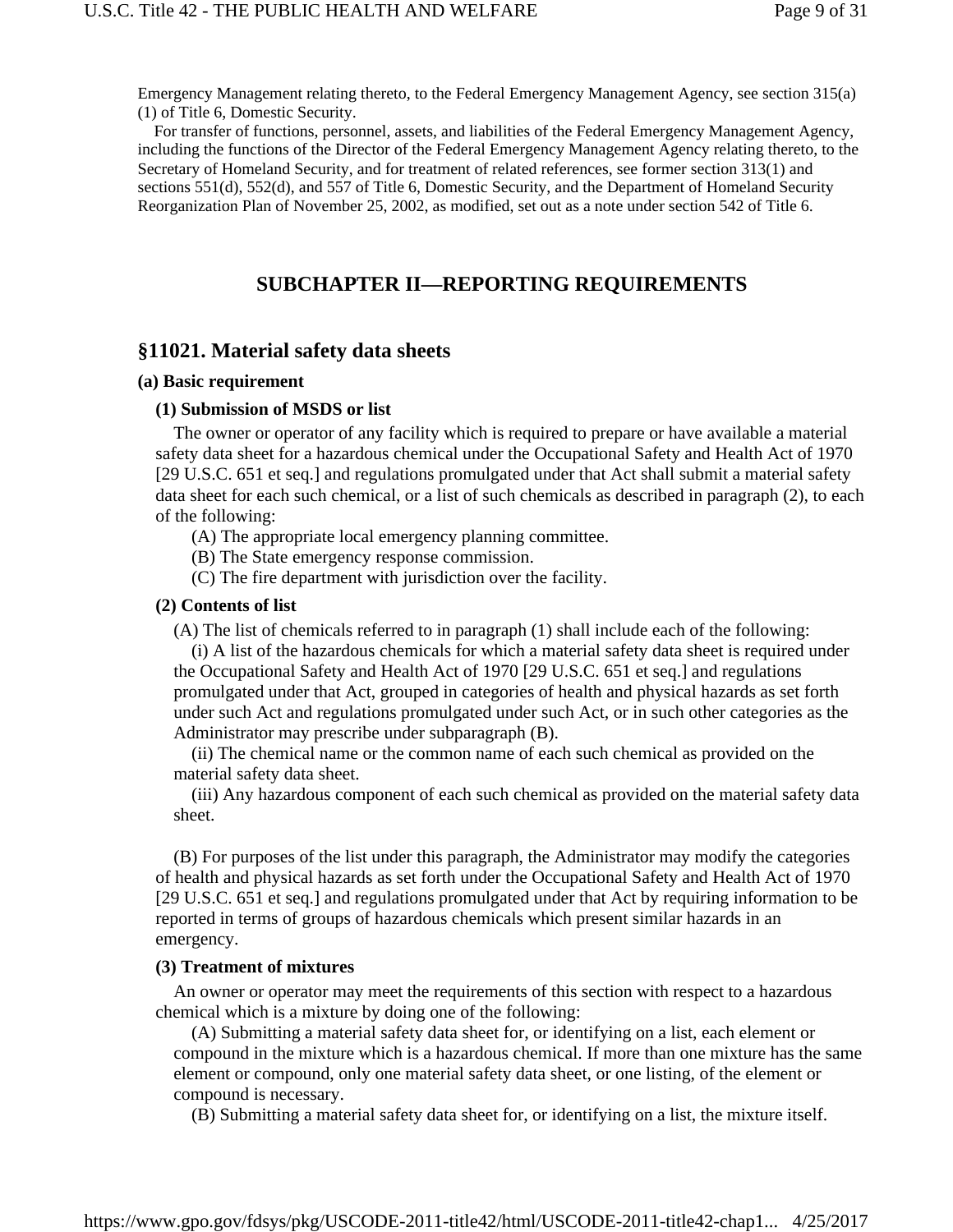# **(b) Thresholds**

The Administrator may establish threshold quantities for hazardous chemicals below which no facility shall be subject to the provisions of this section. The threshold quantities may, in the Administrator's discretion, be based on classes of chemicals or categories of facilities.

# **(c) Availability of MSDS on request**

## **(1) To local emergency planning committee**

If an owner or operator of a facility submits a list of chemicals under subsection  $(a)(1)$  of this section, the owner or operator, upon request by the local emergency planning committee, shall submit the material safety data sheet for any chemical on the list to such committee.

## **(2) To public**

A local emergency planning committee, upon request by any person, shall make available a material safety data sheet to the person in accordance with section 11044 of this title. If the local emergency planning committee does not have the requested material safety data sheet, the committee shall request the sheet from the facility owner or operator and then make the sheet available to the person in accordance with section 11044 of this title.

## **(d) Initial submission and updating**

(1) The initial material safety data sheet or list required under this section with respect to a hazardous chemical shall be provided before the later of—

(A) 12 months after October 17, 1986, or

(B) 3 months after the owner or operator of a facility is required to prepare or have available a material safety data sheet for the chemical under the Occupational Safety and Health Act of 1970 [29 U.S.C. 651 et seq.] and regulations promulgated under that Act.

(2) Within 3 months following discovery by an owner or operator of significant new information concerning an aspect of a hazardous chemical for which a material safety data sheet was previously submitted to the local emergency planning committee under subsection (a) of this section, a revised sheet shall be provided to such person.

## **(e) "Hazardous chemical" defined**

For purposes of this section, the term "hazardous chemical" has the meaning given such term by section 1910.1200(c) of title 29 of the Code of Federal Regulations, except that such term does not include the following:

(1) Any food, food additive, color additive, drug, or cosmetic regulated by the Food and Drug Administration.

(2) Any substance present as a solid in any manufactured item to the extent exposure to the substance does not occur under normal conditions of use.

(3) Any substance to the extent it is used for personal, family, or household purposes, or is present in the same form and concentration as a product packaged for distribution and use by the general public.

(4) Any substance to the extent it is used in a research laboratory or a hospital or other medical facility under the direct supervision of a technically qualified individual.

(5) Any substance to the extent it is used in routine agricultural operations or is a fertilizer held for sale by a retailer to the ultimate customer.

(Pub. L. 99–499, title III, §311, Oct. 17, 1986, 100 Stat. 1736.)

### **REFERENCES IN TEXT**

The Occupational Safety and Health Act of 1970, referred to in subsecs. (a)(1), (2)(A)(i), (B) and (d)(1)(B), is Pub. L. 91–596, Dec. 29, 1970, 84 Stat. 1590, as amended, which is classified principally to chapter 15 (§651 et seq.) of Title 29, Labor. For complete classification of this Act to the Code, see Short Title note set out under section 651 of Title 29 and Tables.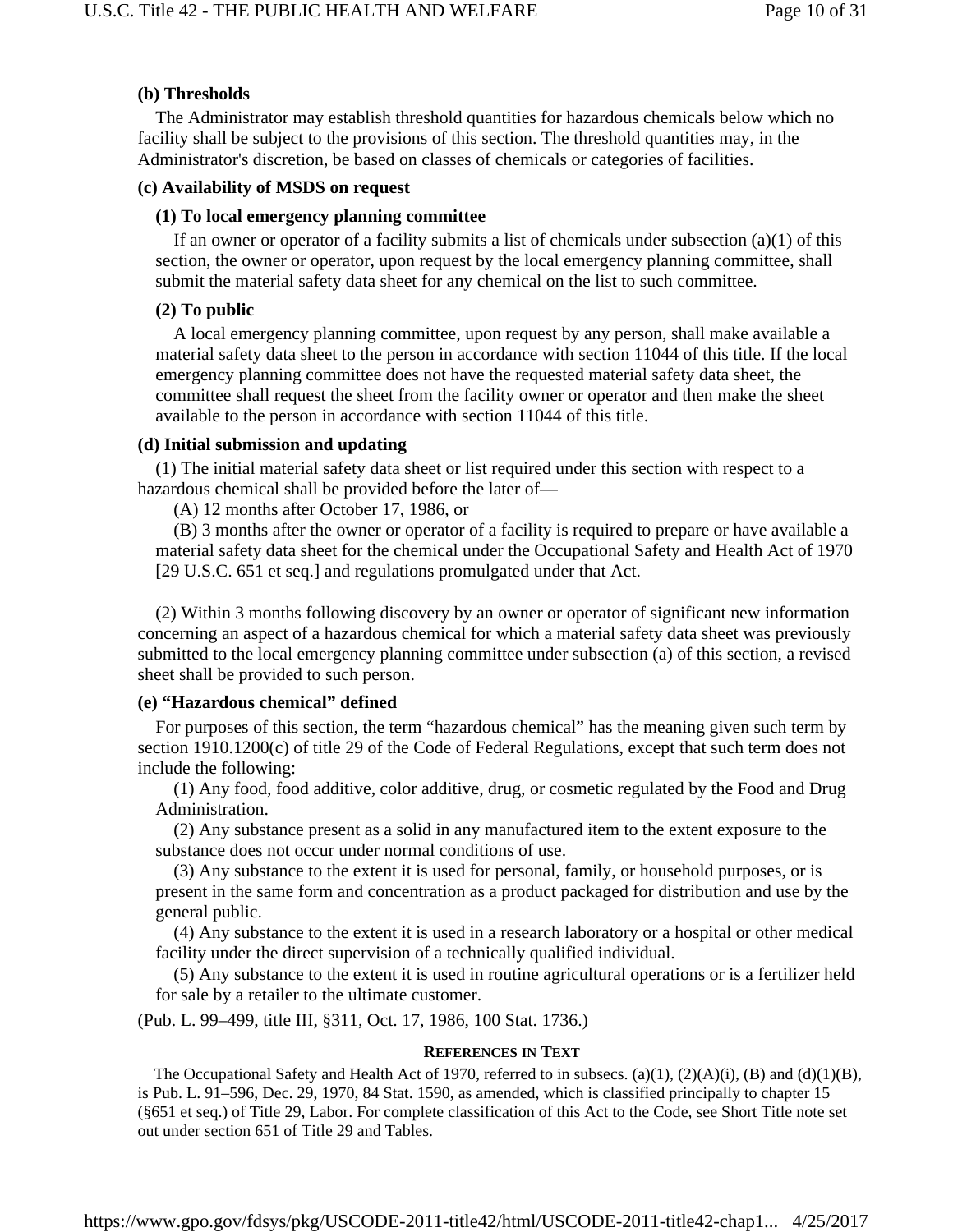# **§11022. Emergency and hazardous chemical inventory forms**

# **(a) Basic requirement**

(1) The owner or operator of any facility which is required to prepare or have available a material safety data sheet for a hazardous chemical under the Occupational Safety and Health Act of 1970 [29 U.S.C. 651 et seq.] and regulations promulgated under that Act shall prepare and submit an emergency and hazardous chemical inventory form (hereafter in this chapter referred to as an "inventory form") to each of the following:

- (A) The appropriate local emergency planning committee.
- (B) The State emergency response commission.
- (C) The fire department with jurisdiction over the facility.

(2) The inventory form containing tier I information (as described in subsection (d)(1) of this section) shall be submitted on or before March 1, 1988, and annually thereafter on March 1, and shall contain data with respect to the preceding calendar year. The preceding sentence does not apply if an owner or operator provides, by the same deadline and with respect to the same calendar year, tier II information (as described in subsection  $(d)(2)$  of this section) to the recipients described in paragraph (1).

(3) An owner or operator may meet the requirements of this section with respect to a hazardous chemical which is a mixture by doing one of the following:

(A) Providing information on the inventory form on each element or compound in the mixture which is a hazardous chemical. If more than one mixture has the same element or compound, only one listing on the inventory form for the element or compound at the facility is necessary.

(B) Providing information on the inventory form on the mixture itself.

# **(b) Thresholds**

The Administrator may establish threshold quantities for hazardous chemicals covered by this section below which no facility shall be subject to the provisions of this section. The threshold quantities may, in the Administrator's discretion, be based on classes of chemicals or categories of facilities.

# **(c) Hazardous chemicals covered**

A hazardous chemical subject to the requirements of this section is any hazardous chemical for which a material safety data sheet or a listing is required under section 11021 of this title.

# **(d) Contents of form**

# **(1) Tier I information**

# **(A) Aggregate information by category**

An inventory form shall provide the information described in subparagraph (B) in aggregate terms for hazardous chemicals in categories of health and physical hazards as set forth under the Occupational Safety and Health Act of 1970 [29 U.S.C. 651 et seq.] and regulations promulgated under that Act.

# **(B) Required information**

The information referred to in subparagraph (A) is the following:

(i) An estimate (in ranges) of the maximum amount of hazardous chemicals in each category present at the facility at any time during the preceding calendar year.

(ii) An estimate (in ranges) of the average daily amount of hazardous chemicals in each category present at the facility during the preceding calendar year.

(iii) The general location of hazardous chemicals in each category.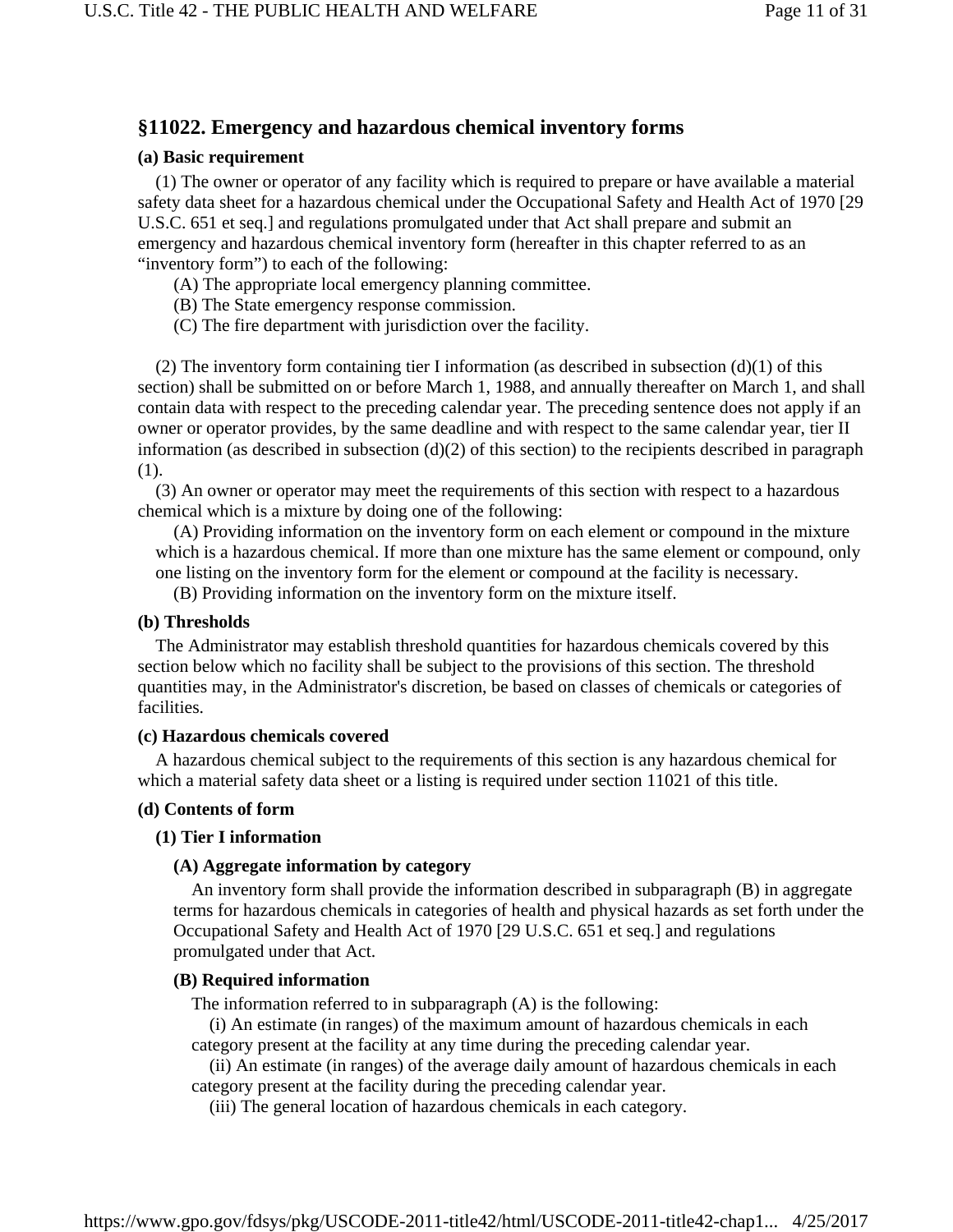# **(C) Modifications**

For purposes of reporting information under this paragraph, the Administrator may—

(i) modify the categories of health and physical hazards as set forth under the Occupational Safety and Health Act of 1970 [29 U.S.C. 651 et seq.] and regulations promulgated under that Act by requiring information to be reported in terms of groups of hazardous chemicals which present similar hazards in an emergency, or

(ii) require reporting on individual hazardous chemicals of special concern to emergency response personnel.

## **(2) Tier II information**

An inventory form shall provide the following additional information for each hazardous chemical present at the facility, but only upon request and in accordance with subsection (e) of this section:

(A) The chemical name or the common name of the chemical as provided on the material safety data sheet.

(B) An estimate (in ranges) of the maximum amount of the hazardous chemical present at the facility at any time during the preceding calendar year.

(C) An estimate (in ranges) of the average daily amount of the hazardous chemical present at the facility during the preceding calendar year.

(D) A brief description of the manner of storage of the hazardous chemical.

(E) The location at the facility of the hazardous chemical.

(F) An indication of whether the owner elects to withhold location information of a specific hazardous chemical from disclosure to the public under section 11044 of this title.

## **(e) Availability of tier II information**

## **(1) Availability to State commissions, local committees, and fire departments**

Upon request by a State emergency planning commission, a local emergency planning committee, or a fire department with jurisdiction over the facility, the owner or operator of a facility shall provide tier II information, as described in subsection (d) of this section, to the person making the request. Any such request shall be with respect to a specific facility.

## **(2) Availability to other State and local officials**

A State or local official acting in his or her official capacity may have access to tier II information by submitting a request to the State emergency response commission or the local emergency planning committee. Upon receipt of a request for tier II information, the State commission or local committee shall, pursuant to paragraph (1), request the facility owner or operator for the tier II information and make available such information to the official.

### **(3) Availability to public**

### **(A) In general**

Any person may request a State emergency response commission or local emergency planning committee for tier II information relating to the preceding calendar year with respect to a facility. Any such request shall be in writing and shall be with respect to a specific facility.

### **(B) Automatic provision of information to public**

Any tier II information which a State emergency response commission or local emergency planning committee has in its possession shall be made available to a person making a request under this paragraph in accordance with section 11044 of this title. If the State emergency response commission or local emergency planning committee does not have the tier II information in its possession, upon a request for tier II information the State emergency response commission or local emergency planning committee shall, pursuant to paragraph (1), request the facility owner or operator for tier II information with respect to a hazardous chemical which a facility has stored in an amount in excess of 10,000 pounds present at the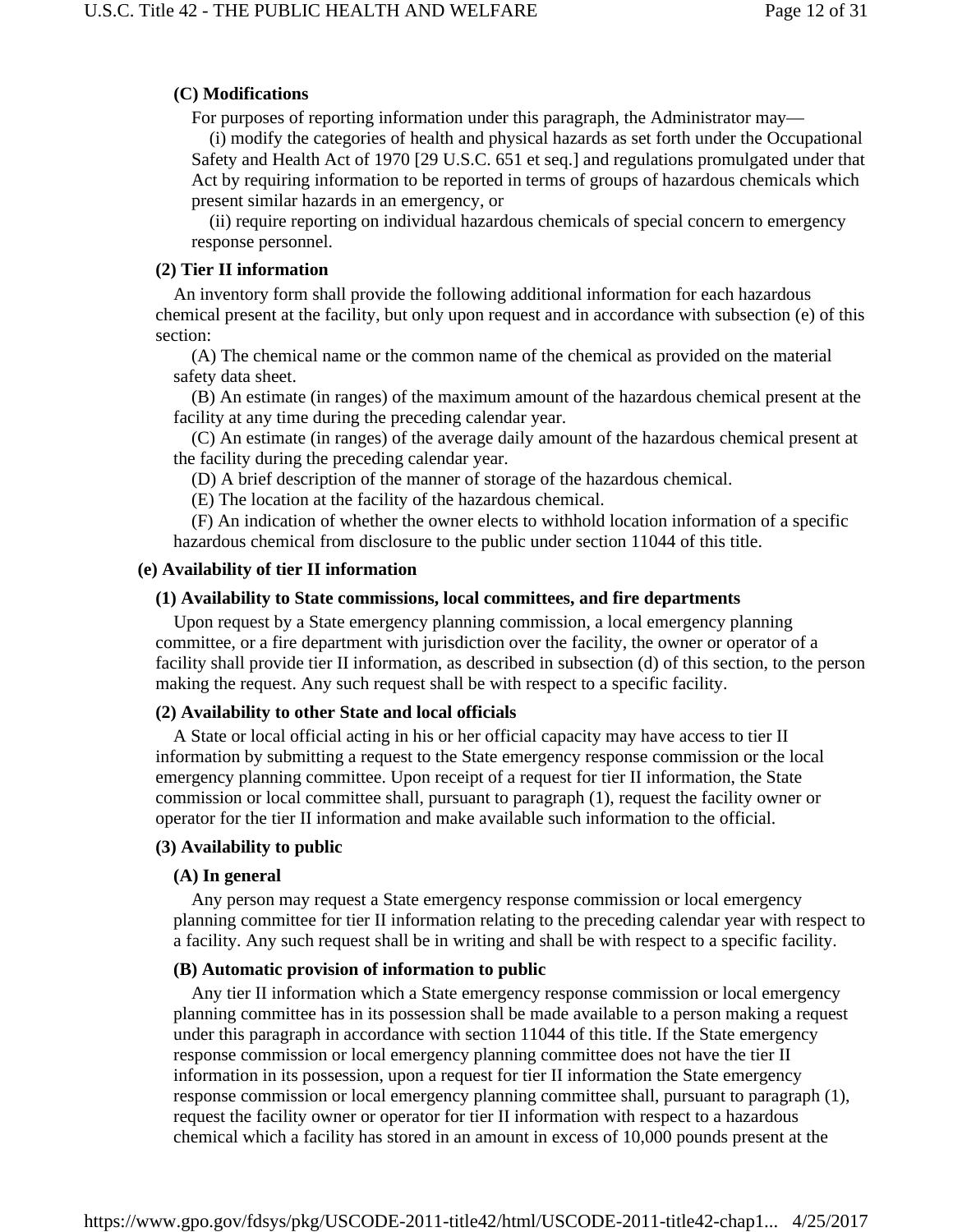facility at any time during the preceding calendar year and make such information available in accordance with section 11044 of this title to the person making the request.

# **(C) Discretionary provision of information to public**

In the case of tier II information which is not in the possession of a State emergency response commission or local emergency planning committee and which is with respect to a hazardous chemical which a facility has stored in an amount less than 10,000 pounds present at the facility at any time during the preceding calendar year, a request from a person must include the general need for the information. The State emergency response commission or local emergency planning committee may, pursuant to paragraph (1), request the facility owner or operator for the tier II information on behalf of the person making the request. Upon receipt of any information requested on behalf of such person, the State emergency response commission or local emergency planning committee shall make the information available in accordance with section 11044 of this title to the person.

# **(D) Response in 45 days**

A State emergency response commission or local emergency planning committee shall respond to a request for tier II information under this paragraph no later than 45 days after the date of receipt of the request.

# **(f) Fire department access**

Upon request to an owner or operator of a facility which files an inventory form under this section by the fire department with jurisdiction over the facility, the owner or operator of the facility shall allow the fire department to conduct an on-site inspection of the facility and shall provide to the fire department specific location information on hazardous chemicals at the facility.

# **(g) Format of forms**

The Administrator shall publish a uniform format for inventory forms within three months after October 17, 1986. If the Administrator does not publish such forms, owners and operators of facilities subject to the requirements of this section shall provide the information required under this section by letter.

(Pub. L. 99–499, title III, §312, Oct. 17, 1986, 100 Stat. 1738.)

# **REFERENCES IN TEXT**

The Occupational Safety and Health Act of 1970, referred to in subsecs. (a)(1) and (d)(1)(A), (C)(i), is Pub. L. 91–596, Dec. 29, 1970, 84 Stat. 1590, as amended, which is classified principally to chapter 15 (§651 et seq.) of Title 29, Labor. For complete classification of this Act to the Code, see Short Title note set out under section 651 of Title 29 and Tables.

# **§11023. Toxic chemical release forms**

# **(a) Basic requirement**

The owner or operator of a facility subject to the requirements of this section shall complete a toxic chemical release form as published under subsection (g) of this section for each toxic chemical listed under subsection (c) of this section that was manufactured, processed, or otherwise used in quantities exceeding the toxic chemical threshold quantity established by subsection (f) of this section during the preceding calendar year at such facility. Such form shall be submitted to the Administrator and to an official or officials of the State designated by the Governor on or before July 1, 1988, and annually thereafter on July 1 and shall contain data reflecting releases during the preceding calendar year.

# **(b) Covered owners and operators of facilities**

# **(1) In general**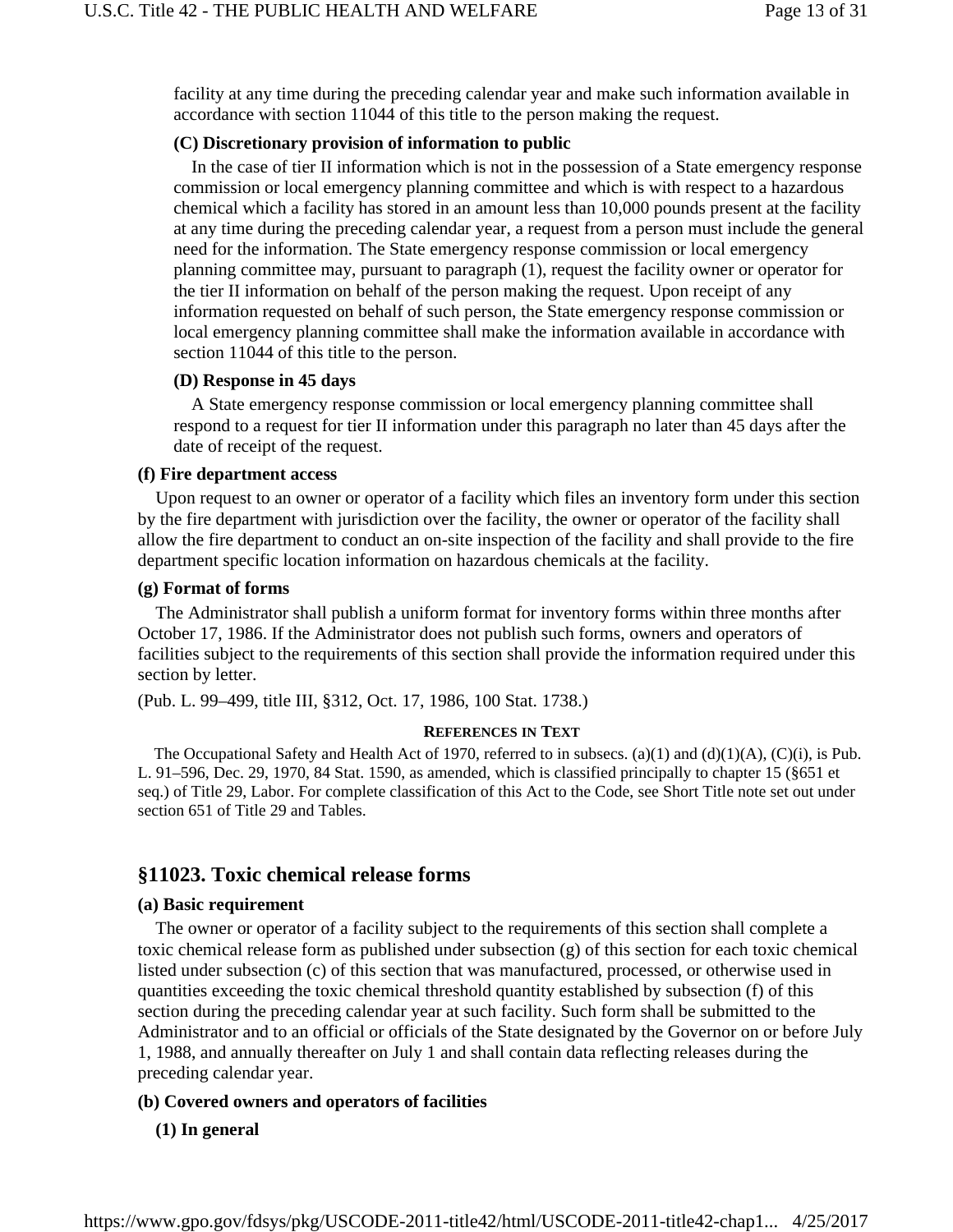(A) The requirements of this section shall apply to owners and operators of facilities that have 10 or more full-time employees and that are in Standard Industrial Classification Codes 20 through 39 (as in effect on July 1, 1985) and that manufactured, processed, or otherwise used a toxic chemical listed under subsection (c) of this section in excess of the quantity of that toxic chemical established under subsection (f) of this section during the calendar year for which a release form is required under this section.

(B) The Administrator may add or delete Standard Industrial Classification Codes for purposes of subparagraph (A), but only to the extent necessary to provide that each Standard Industrial Code to which this section applies is relevant to the purposes of this section.

(C) For purposes of this section—

(i) The term "manufacture" means to produce, prepare, import, or compound a toxic chemical.

(ii) The term "process" means the preparation of a toxic chemical, after its manufacture, for distribution in commerce—

(I) in the same form or physical state as, or in a different form or physical state from, that in which it was received by the person so preparing such chemical, or

(II) as part of an article containing the toxic chemical.

# **(2) Discretionary application to additional facilities**

The Administrator, on his own motion or at the request of a Governor of a State (with regard to facilities located in that State), may apply the requirements of this section to the owners and operators of any particular facility that manufactures, processes, or otherwise uses a toxic chemical listed under subsection (c) of this section if the Administrator determines that such action is warranted on the basis of toxicity of the toxic chemical, proximity to other facilities that release the toxic chemical or to population centers, the history of releases of such chemical at such facility, or such other factors as the Administrator deems appropriate.

### **(c) Toxic chemicals covered**

The toxic chemicals subject to the requirements of this section are those chemicals on the list in Committee Print Number 99–169 of the Senate Committee on Environment and Public Works, titled "Toxic Chemicals Subject to Section 313 of the Emergency Planning and Community Right-To-Know Act of 1986" [42 U.S.C. 11023] (including any revised version of the list as may be made pursuant to subsection (d) or (e) of this section).

### **(d) Revisions by Administrator**

### **(1) In general**

The Administrator may by rule add or delete a chemical from the list described in subsection (c) of this section at any time.

## **(2) Additions**

A chemical may be added if the Administrator determines, in his judgment, that there is sufficient evidence to establish any one of the following:

(A) The chemical is known to cause or can reasonably be anticipated to cause significant adverse acute human health effects at concentration levels that are reasonably likely to exist beyond facility site boundaries as a result of continuous, or frequently recurring, releases.

(B) The chemical is known to cause or can reasonably be anticipated to cause in humans—

(i) cancer or teratogenic effects, or

(ii) serious or irreversible—

(I) reproductive dysfunctions,

(II) neurological disorders,

- (III) heritable genetic mutations, or
- (IV) other chronic health effects.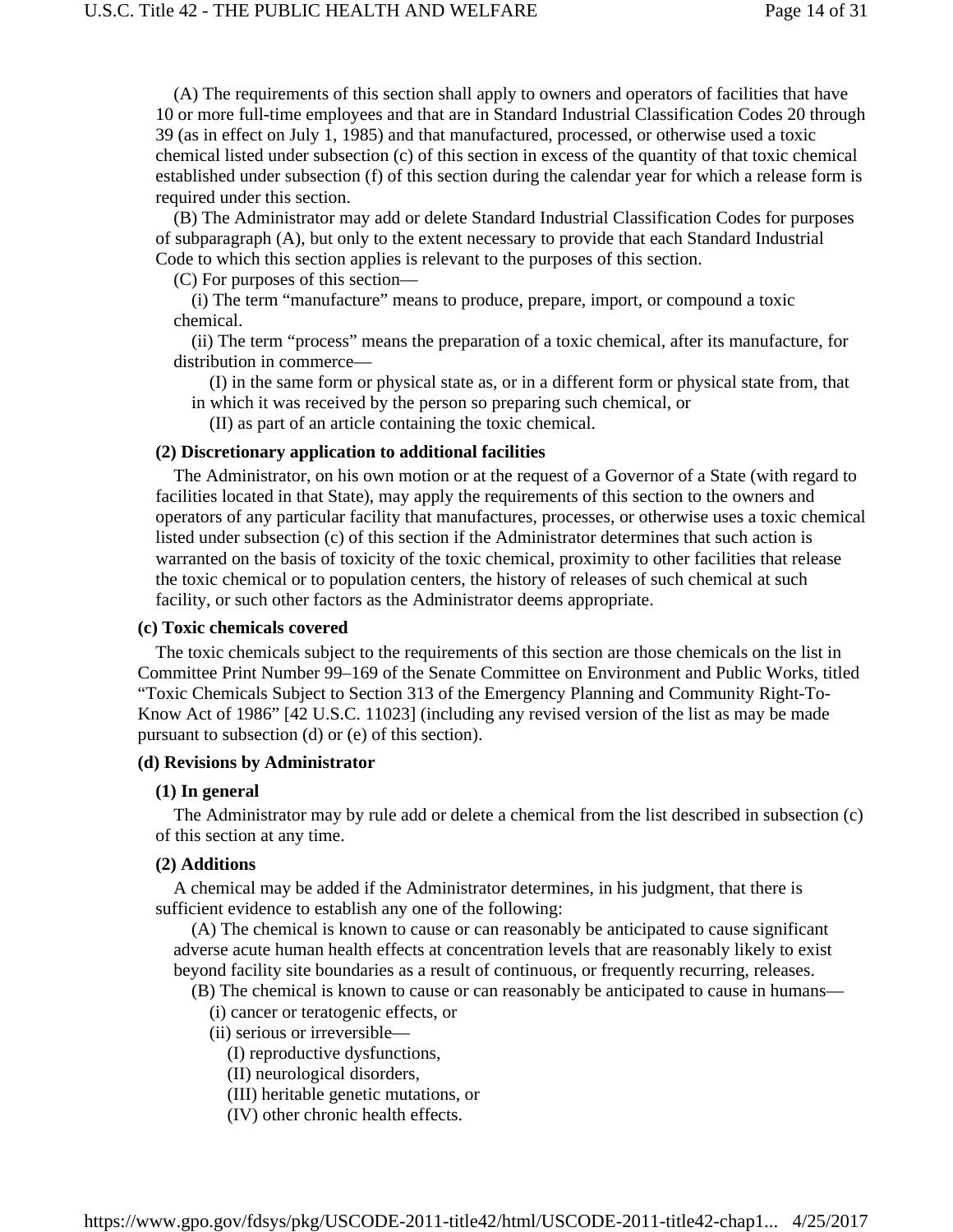- (C) The chemical is known to cause or can reasonably be anticipated to cause, because of— (i) its toxicity,
	- (ii) its toxicity and persistence in the environment, or
	- (iii) its toxicity and tendency to bioaccumulate in the environment,

a significant adverse effect on the environment of sufficient seriousness, in the judgment of the Administrator, to warrant reporting under this section. The number of chemicals included on the list described in subsection (c) of this section on the basis of the preceding sentence may constitute in the aggregate no more than 25 percent of the total number of chemicals on the list.

A determination under this paragraph shall be based on generally accepted scientific principles or laboratory tests, or appropriately designed and conducted epidemiological or other population studies, available to the Administrator.

# **(3) Deletions**

A chemical may be deleted if the Administrator determines there is not sufficient evidence to establish any of the criteria described in paragraph (2).

# **(4) Effective date**

Any revision made on or after January 1 and before December 1 of any calendar year shall take effect beginning with the next calendar year. Any revision made on or after December 1 of any calendar year and before January 1 of the next calender  $\frac{1}{2}$  year shall take effect beginning with the calendar year following such next calendar year.

# **(e) Petitions**

# **(1) In general**

Any person may petition the Administrator to add or delete a chemical from the list described in subsection (c) of this section on the basis of the criteria in subparagraph (A) or (B) of subsection (d)(2) of this section. Within 180 days after receipt of a petition, the Administrator shall take one of the following actions:

(A) Initiate a rulemaking to add or delete the chemical to the list, in accordance with subsection (d)(2) or (d)(3) of this section.

(B) Publish an explanation of why the petition is denied.

# **(2) Governor petitions**

A State Governor may petition the Administrator to add or delete a chemical from the list described in subsection (c) of this section on the basis of the criteria in subparagraph (A), (B), or (C) of subsection (d)(2) of this section. In the case of such a petition from a State Governor to delete a chemical, the petition shall be treated in the same manner as a petition received under paragraph (1) to delete a chemical. In the case of such a petition from a State Governor to add a chemical, the chemical will be added to the list within 180 days after receipt of the petition, unless the Administrator—

(A) initiates a rulemaking to add the chemical to the list, in accordance with subsection  $(d)(2)$ of this section, or

(B) publishes an explanation of why the Administrator believes the petition does not meet the requirements of subsection (d)(2) of this section for adding a chemical to the list.

# **(f) Threshold for reporting**

# **(1) Toxic chemical threshold amount**

The threshold amounts for purposes of reporting toxic chemicals under this section are as follows:

(A) With respect to a toxic chemical used at a facility, 10,000 pounds of the toxic chemical per year.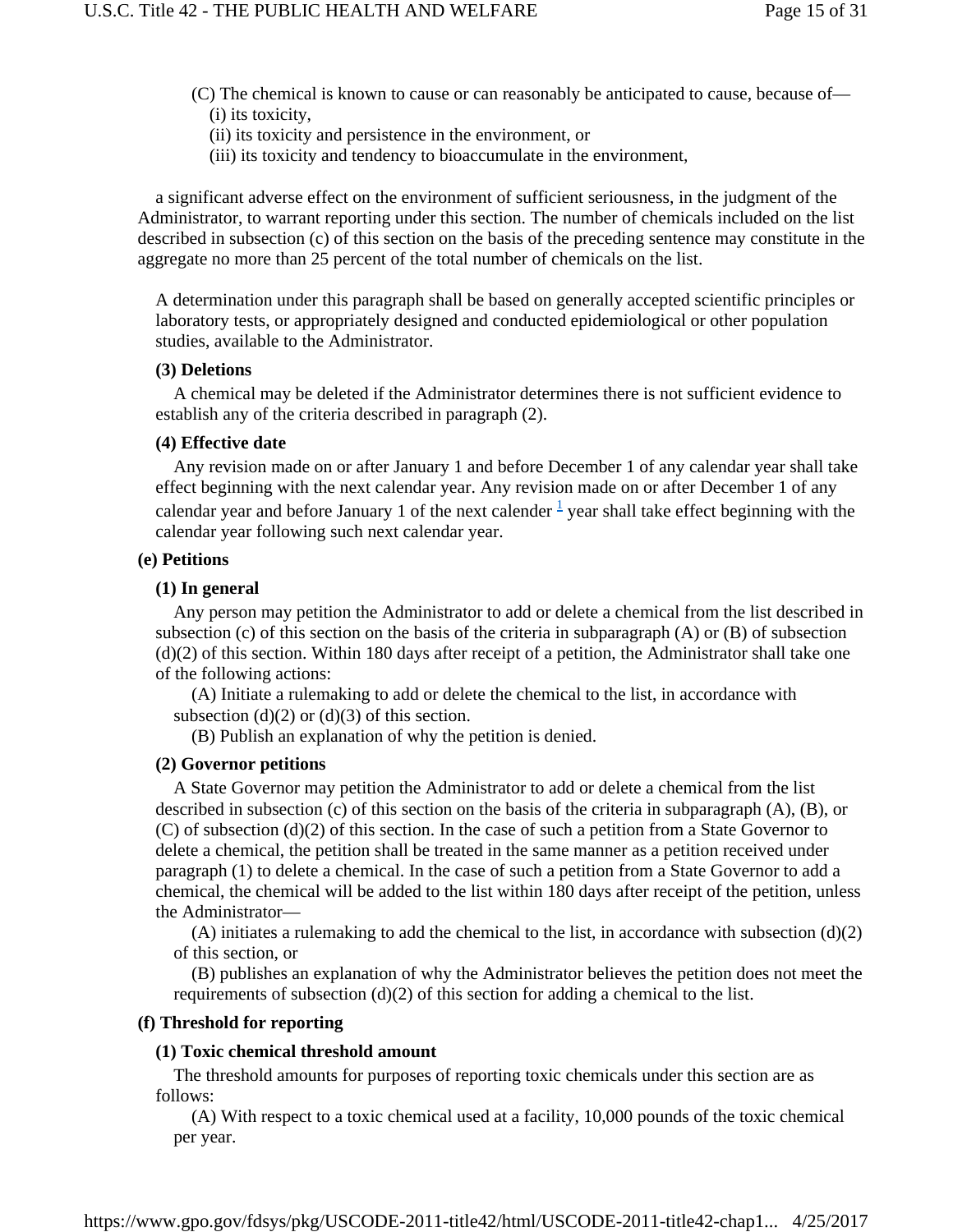(B) With respect to a toxic chemical manufactured or processed at a facility—

(i) For the toxic chemical release form required to be submitted under this section on or before July 1, 1988, 75,000 pounds of the toxic chemical per year.

(ii) For the form required to be submitted on or before July 1, 1989, 50,000 pounds of the toxic chemical per year.

(iii) For the form required to be submitted on or before July 1, 1990, and for each form thereafter, 25,000 pounds of the toxic chemical per year.

# **(2) Revisions**

The Administrator may establish a threshold amount for a toxic chemical different from the amount established by paragraph (1). Such revised threshold shall obtain reporting on a substantial majority of total releases of the chemical at all facilities subject to the requirements of this section. The amounts established under this paragraph may, at the Administrator's discretion, be based on classes of chemicals or categories of facilities.

## **(g) Form**

# **(1) Information required**

Not later than June 1, 1987, the Administrator shall publish a uniform toxic chemical release form for facilities covered by this section. If the Administrator does not publish such a form, owners and operators of facilities subject to the requirements of this section shall provide the information required under this subsection by letter postmarked on or before the date on which the form is due. Such form shall—

(A) provide for the name and location of, and principal business activities at, the facility;

(B) include an appropriate certification, signed by a senior official with management responsibility for the person or persons completing the report, regarding the accuracy and completeness of the report; and

(C) provide for submission of each of the following items of information for each listed toxic chemical known to be present at the facility:

(i) Whether the toxic chemical at the facility is manufactured, processed, or otherwise used, and the general category or categories of use of the chemical.

(ii) An estimate of the maximum amounts (in ranges) of the toxic chemical present at the facility at any time during the preceding calendar year.

(iii) For each wastestream, the waste treatment or disposal methods employed, and an estimate of the treatment efficiency typically achieved by such methods for that wastestream. (iv) The annual quantity of the toxic chemical entering each environmental medium.

### **(2) Use of available data**

In order to provide the information required under this section, the owner or operator of a facility may use readily available data (including monitoring data) collected pursuant to other provisions of law, or, where such data are not readily available, reasonable estimates of the amounts involved. Nothing in this section requires the monitoring or measurement of the quantities, concentration, or frequency of any toxic chemical released into the environment beyond that monitoring and measurement required under other provisions of law or regulation. In order to assure consistency, the Administrator shall require that data be expressed in common units.

### **(h) Use of release form**

The release forms required under this section are intended to provide information to the Federal, State, and local governments and the public, including citizens of communities surrounding covered facilities. The release form shall be available, consistent with section 11044(a) of this title, to inform persons about releases of toxic chemicals to the environment; to assist governmental agencies, researchers, and other persons in the conduct of research and data gathering; to aid in the development of appropriate regulations, guidelines, and standards; and for other similar purposes.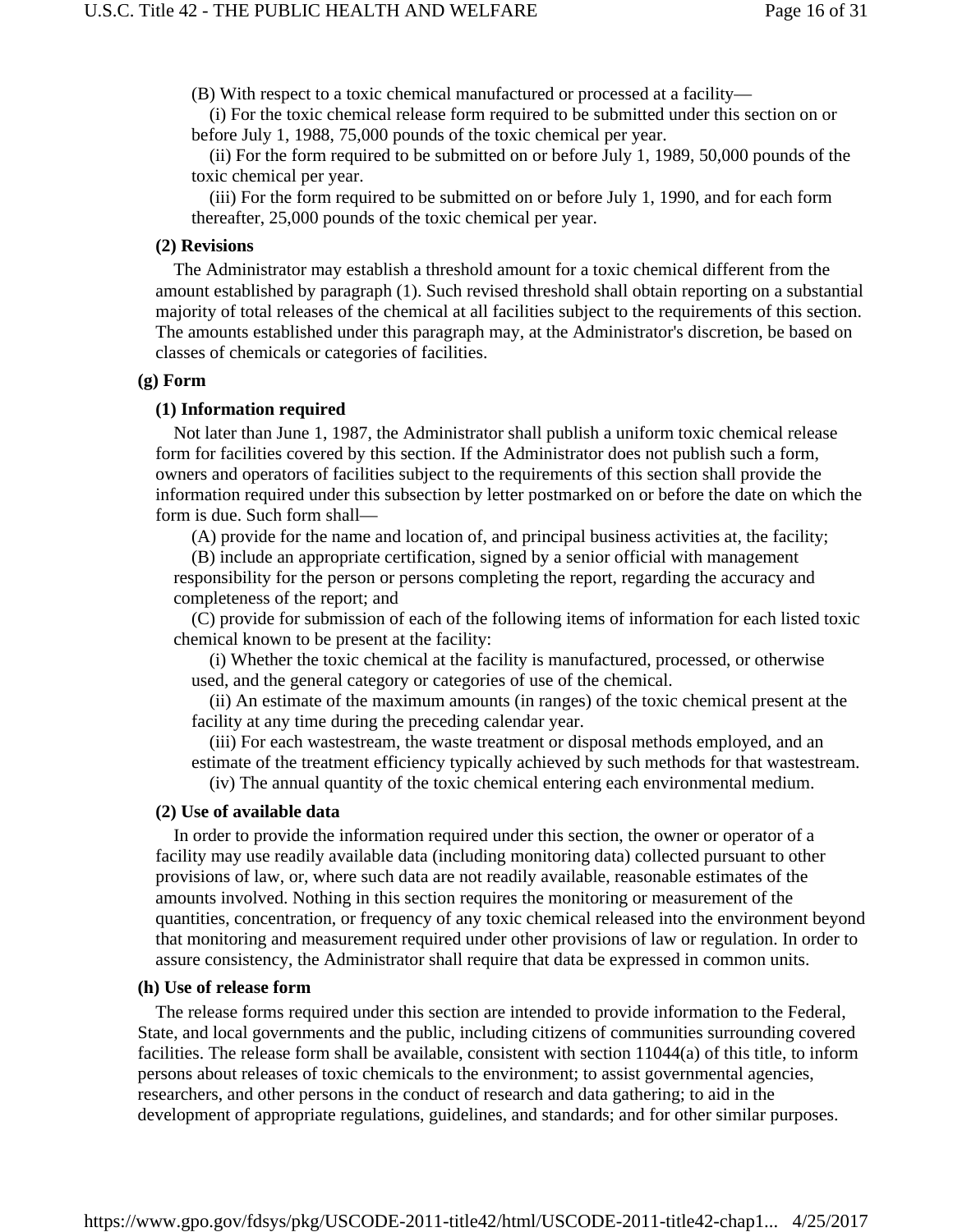# **(i) Modifications in reporting frequency**

# **(1) In general**

The Administrator may modify the frequency of submitting a report under this section, but the Administrator may not modify the frequency to be any more often than annually. A modification may apply, either nationally or in a specific geographic area, to the following:

(A) All toxic chemical release forms required under this section.

(B) A class of toxic chemicals or a category of facilities.

(C) A specific toxic chemical.

(D) A specific facility.

# **(2) Requirements**

A modification may be made under paragraph (1) only if the Administrator—

(A) makes a finding that the modification is consistent with the provisions of subsection (h) of this section, based on—

(i) experience from previously submitted toxic chemical release forms, and

(ii) determinations made under paragraph (3), and

(B) the finding is made by a rulemaking in accordance with section 553 of title 5.

# **(3) Determinations**

The Administrator shall make the following determinations with respect to a proposed modification before making a modification under paragraph (1):

(A) The extent to which information relating to the proposed modification provided on the toxic chemical release forms has been used by the Administrator or other agencies of the Federal Government, States, local governments, health professionals, and the public.

(B) The extent to which the information is (i) readily available to potential users from other sources, such as State reporting programs, and (ii) provided to the Administrator under another Federal law or through a State program.

(C) The extent to which the modification would impose additional and unreasonable burdens on facilities subject to the reporting requirements under this section.

# **(4) 5-year review**

Any modification made under this subsection shall be reviewed at least once every 5 years. Such review shall examine the modification and ensure that the requirements of paragraphs (2) and (3) still justify continuation of the modification. Any change to a modification reviewed under this paragraph shall be made in accordance with this subsection.

# **(5) Notification to Congress**

The Administrator shall notify Congress of an intention to initiate a rulemaking for a modification under this subsection. After such notification, the Administrator shall delay initiation of the rulemaking for at least 12 months, but no more than 24 months, after the date of such notification.

# **(6) Judicial review**

In any judicial review of a rulemaking which establishes a modification under this subsection, a court may hold unlawful and set aside agency action, findings, and conclusions found to be unsupported by substantial evidence.

# **(7) Applicability**

A modification under this subsection may apply to a calendar year or other reporting period beginning no earlier than January 1, 1993.

# **(8) Effective date**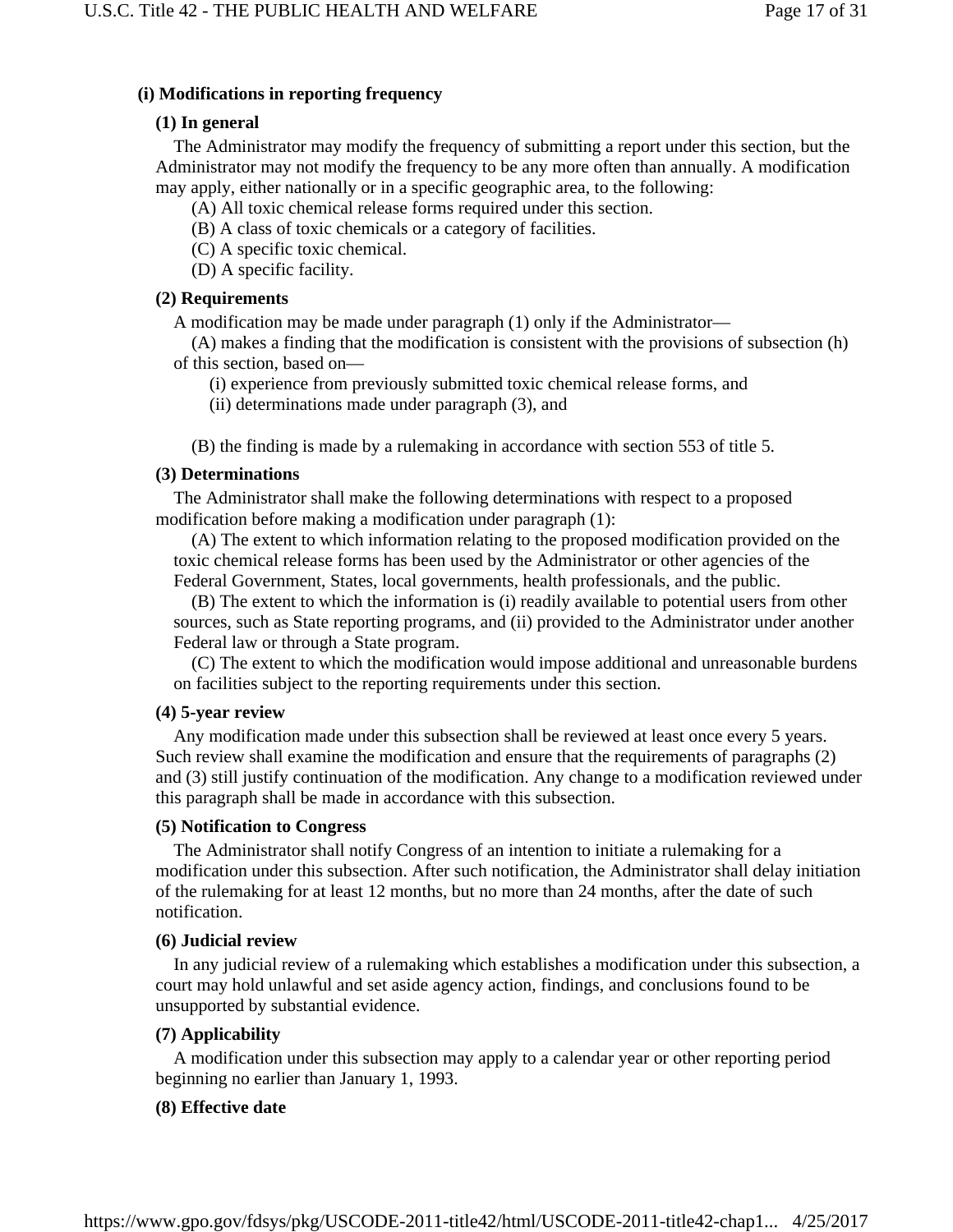Any modification made on or after January 1 and before December 1 of any calendar year shall take effect beginning with the next calendar year. Any modification made on or after December 1 of any calendar year and before January 1 of the next calendar year shall take effect beginning with the calendar year following such next calendar year.

### **(j) EPA management of data**

The Administrator shall establish and maintain in a computer data base a national toxic chemical inventory based on data submitted to the Administrator under this section. The Administrator shall make these data accessible by computer telecommunication and other means to any person on a cost reimbursable basis.

### **(k) Report**

Not later than June 30, 1991, the Comptroller General, in consultation with the Administrator and appropriate officials in the States, shall submit to the Congress a report including each of the following:

(1) A description of the steps taken by the Administrator and the States to implement the requirements of this section, including steps taken to make information collected under this section available to and accessible by the public.

(2) A description of the extent to which the information collected under this section has been used by the Environmental Protection Agency, other Federal agencies, the States, and the public, and the purposes for which the information has been used.

(3) An identification and evaluation of options for modifications to the requirements of this section for the purpose of making information collected under this section more useful.

#### **(***l***) Mass balance study**

#### **(1) In general**

The Administrator shall arrange for a mass balance study to be carried out by the National Academy of Sciences using mass balance information collected by the Administrator under paragraph (3). The Administrator shall submit to Congress a report on such study no later than 5 years after October 17, 1986.

## **(2) Purposes**

The purposes of the study are as follows:

(A) To assess the value of mass balance analysis in determining the accuracy of information on toxic chemical releases.

(B) To assess the value of obtaining mass balance information, or portions thereof, to determine the waste reduction efficiency of different facilities, or categories of facilities, including the effectiveness of toxic chemical regulations promulgated under laws other than this chapter.

(C) To assess the utility of such information for evaluating toxic chemical management practices at facilities, or categories of facilities, covered by this section.

(D) To determine the implications of mass balance information collection on a national scale similar to the mass balance information collection carried out by the Administrator under paragraph (3), including implications of the use of such collection as part of a national annual quantity toxic chemical release program.

#### **(3) Information collection**

(A) The Administrator shall acquire available mass balance information from States which currently conduct (or during the 5 years after October 17, 1986 initiate) a mass balance-oriented annual quantity toxic chemical release program. If information from such States provides an inadequate representation of industry classes and categories to carry out the purposes of the study, the Administrator also may acquire mass balance information necessary for the study from a representative number of facilities in other States.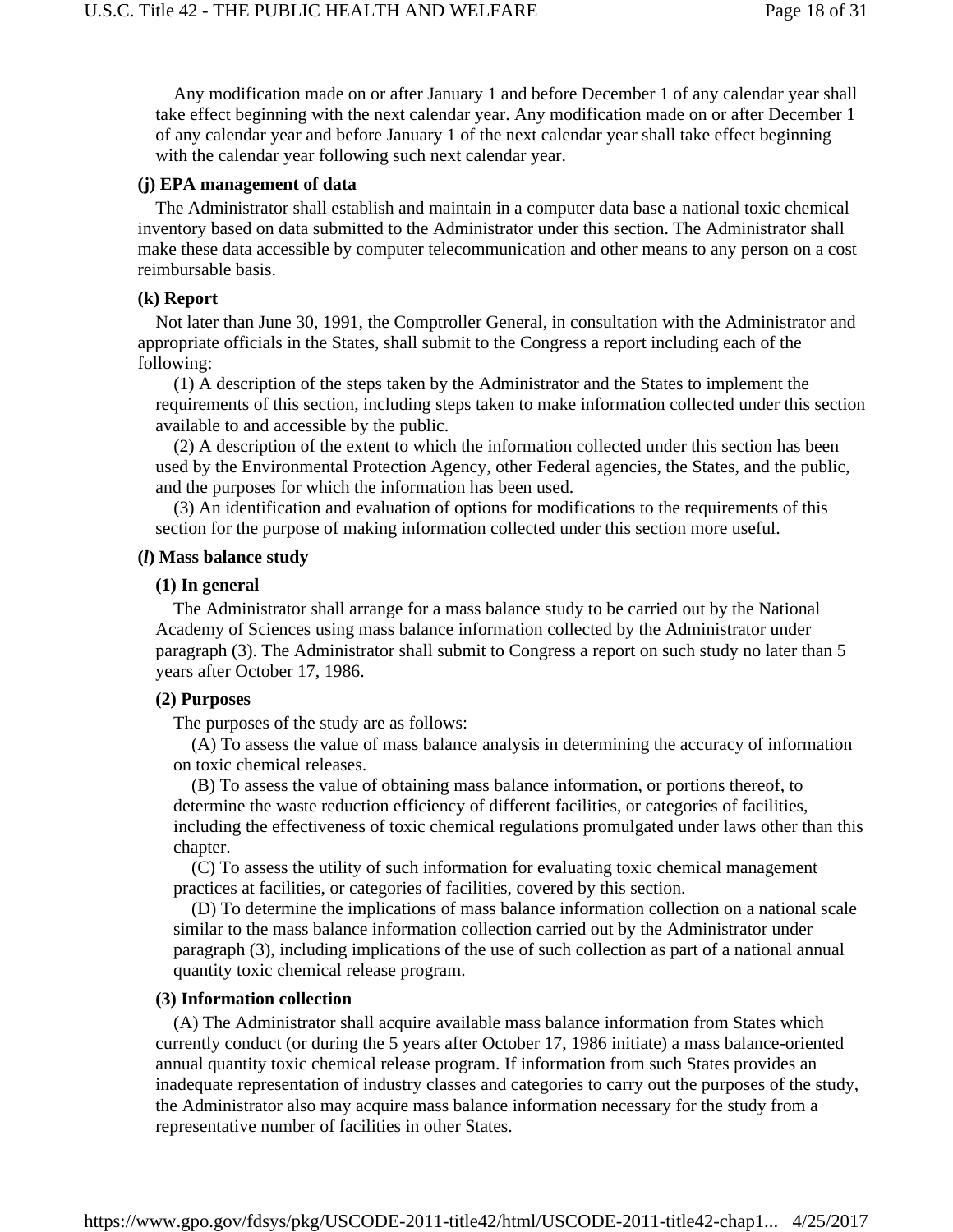(B) Any information acquired under this section shall be available to the public, except that upon a showing satisfactory to the Administrator by any person that the information (or a particular part thereof) to which the Administrator or any officer, employee, or representative has access under this section if made public would divulge information entitled to protection under section 1905 of title 18, such information or part shall be considered confidential in accordance with the purposes of that section, except that such information or part may be disclosed to other officers, employees, or authorized representatives of the United States concerned with carrying out this section.

(C) The Administrator may promulgate regulations prescribing procedures for collecting mass balance information under this paragraph.

(D) For purposes of collecting mass balance information under subparagraph (A), the Administrator may require the submission of information by a State or facility.

#### **(4) Mass balance definition**

For purposes of this subsection, the term "mass balance" means an accumulation of the annual quantities of chemicals transported to a facility, produced at a facility, consumed at a facility, used at a facility, accumulated at a facility, released from a facility, and transported from a facility as a waste or as a commercial product or byproduct or component of a commercial product or byproduct.

(Pub. L. 99–499, title III, §313, Oct. 17, 1986, 100 Stat. 1741.)

### **EXPEDITING COMMUNITY RIGHT-TO-KNOW INITIATIVES**

Memorandum of President of the United States, Aug. 8, 1995, 60 F.R. 41791, provided: Memorandum for the Administrator of the Environmental Protection Agency and the Heads of Executive Departments and Agencies

The Emergency Planning and Community Right-to-Know Act of 1986 (42 U.S.C. 11001–11050) ("EPCRA") and the Pollution Prevention Act of 1990 (42 U.S.C. 13101–13109) provide an innovative approach to protecting public health and the environment by ensuring that communities are informed about the toxic chemicals being released into the air, land, and water by manufacturing facilities. I am committed to the effective implementation of this law, because Community Right-to-Know protections provide a basic informational tool to encourage informed community-based environmental decision making and provide a strong incentive for businesses to find their own ways of preventing pollution.

The laws provide the Environmental Protection Agency with substantial authority to add to the Toxics Release Inventory under EPCRA: (1) new chemicals; (2) new classes of industrial facilities; and (3) additional types of information concerning toxic chemical use at facilities. Community Right-to-Know should be enhanced wherever possible as appropriate. EPA currently is engaged in an on-going process to address potential facility expansion and the collection of use information. I am committed to a full and open process on the policy issues posed by EPA's exercise of these authorities.

So that consideration of these issues can be fully accomplished during this Administration, I am directing the Administrator of the Environmental Protection Agency, in consultation with the Office of Management and Budget and appropriate Federal agencies with applicable technical and functional expertise, as necessary, to take the following actions:

(a) Continuation on an expedited basis of the public notice and comment rulemaking proceedings to consider whether, as appropriate and consistent with section 313(b) of EPCRA, 42 U.S.C. 11023(b), to add to the list of Standard Industrial Classification ("SIC") Code designations of 20 through 39 (as in effect on July 1, 1985). For SIC Code designations, see "Standard Industrial Classification Manual" published by the Office of Management and Budget. EPA shall complete the rulemaking process on an accelerated schedule.

(b) Development and implementation of an expedited, open, and transparent process for consideration of reporting under EPCRA on information on the use of toxic chemicals at facilities, including information on mass balance, materials accounting, or other chemical use date [data], pursuant to section 313(b)(1)(A) of EPCRA, 42 U.S.C. 11023(b)(1)(A). EPA shall report on the progress of this effort by October 1, 1995, with a goal of obtaining sufficient information to be able to make informed judgments concerning implementation of any appropriate program.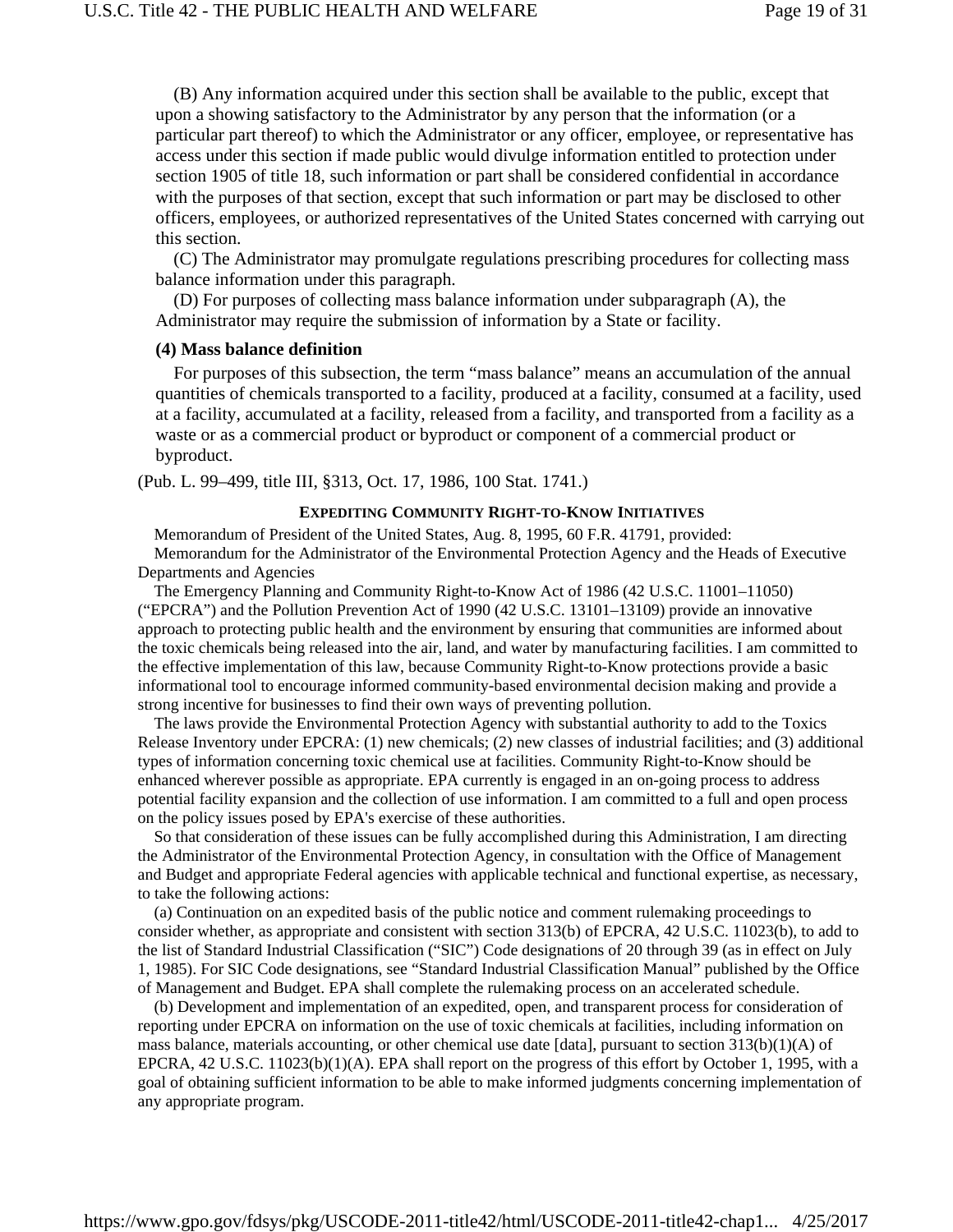These actions should continue unless specifically prohibited by law. The head of each executive department or agency shall assist the Environmental Protection Agency in implementing this directive as quickly as possible.

This directive is for the internal management of the executive branch and does not create any right or benefit, substantive or procedural, enforceable by any party against the United States, its agencies or instrumentalities, its officers or employees, or any person.

The Director of the Office of Management and Budget is authorized and directed to publish this Memorandum in the Federal Register.

WILLIAM J. CLINTON.

*1 So in original. Probably should be "calendar".*

# **SUBCHAPTER III—GENERAL PROVISIONS**

# **§11041. Relationship to other law**

### **(a) In general**

Nothing in this chapter shall—

(1) preempt any State or local law,

(2) except as provided in subsection (b) of this section, otherwise affect any State or local law or the authority of any State or local government to adopt or enforce any State or local law, or

(3) affect or modify in any way the obligations or liabilities of any person under other Federal law.

### **(b) Effect on MSDS requirements**

Any State or local law enacted after August 1, 1985, which requires the submission of a material safety data sheet from facility owners or operators shall require that the data sheet be identical in content and format to the data sheet required under subsection (a) of section 11021 of this title. In addition, a State or locality may require the submission of information which is supplemental to the information required on the data sheet (including information on the location and quantity of hazardous chemicals present at the facility), through additional sheets attached to the data sheet or such other means as the State or locality considers appropriate.

(Pub. L. 99–499, title III, §321, Oct. 17, 1986, 100 Stat. 1747.)

# **§11042. Trade secrets**

#### **(a) Authority to withhold information**

## **(1) General authority**

(A) With regard to a hazardous chemical, an extremely hazardous substance, or a toxic chemical, any person required under section  $11003(d)(2)$ ,  $11003(d)(3)$ ,  $11021$ ,  $11022$ , or  $11023$  of this title to submit information to any other person may withhold from such submittal the specific chemical identity (including the chemical name and other specific identification), as defined in regulations prescribed by the Administrator under subsection (c) of this section, if the person complies with paragraph (2).

(B) Any person withholding the specific chemical identity shall, in the place on the submittal where the chemical identity would normally be included, include the generic class or category of the hazardous chemical, extremely hazardous substance, or toxic chemical (as the case may be).

### **(2) Requirements**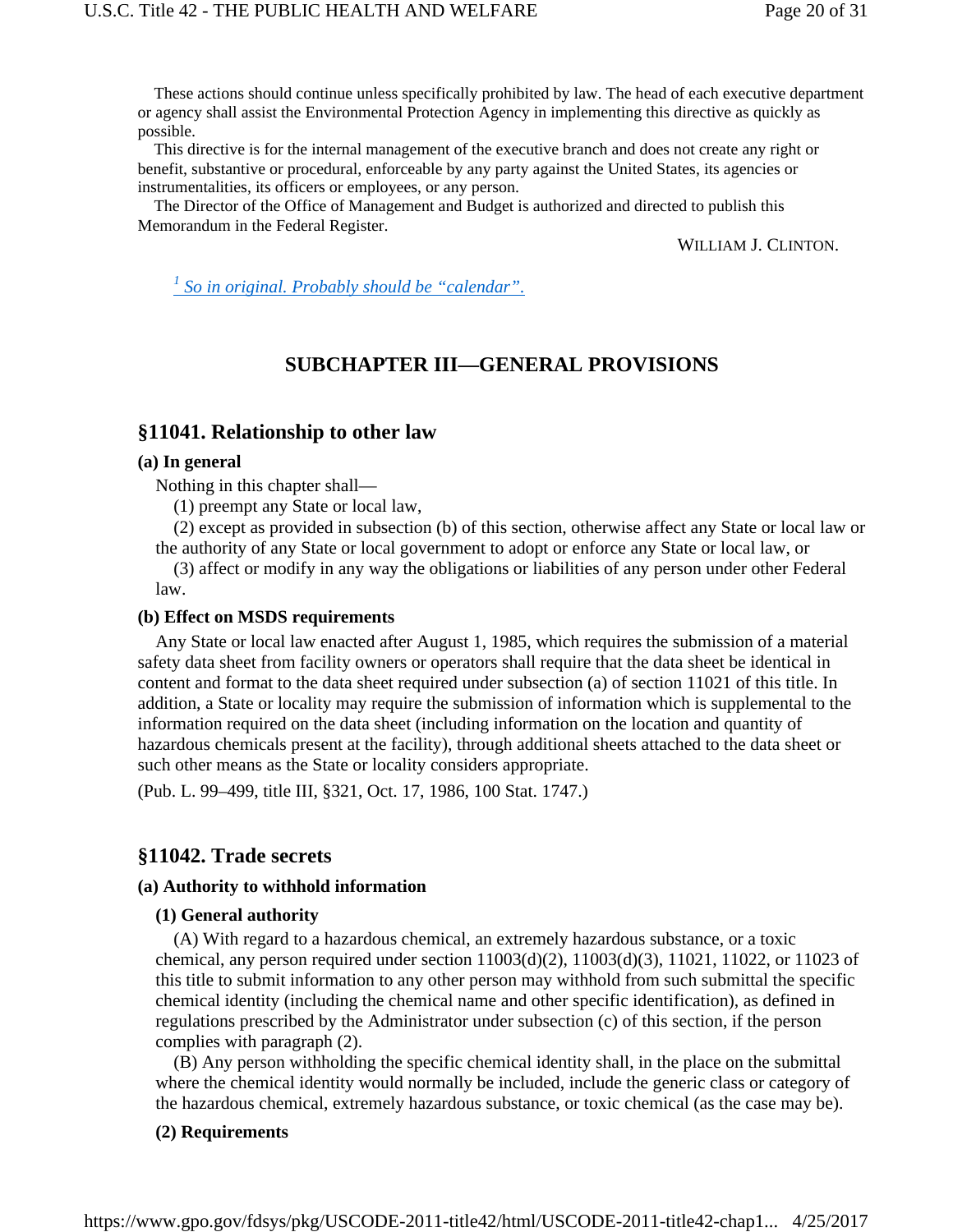(A) A person is entitled to withhold information under paragraph (1) if such person—

(i) claims that such information is a trade secret, on the basis of the factors enumerated in subsection (b) of this section,

(ii) includes in the submittal referred to in paragraph (1) an explanation of the reasons why such information is claimed to be a trade secret, based on the factors enumerated in subsection (b) of this section, including a specific description of why such factors apply, and

(iii) submits to the Administrator a copy of such submittal, and the information withheld from such submittal.

(B) In submitting to the Administrator the information required by subparagraph (A)(iii), a person withholding information under this subsection may—

(i) designate, in writing and in such manner as the Administrator may prescribe by regulation, the information which such person believes is entitled to be withheld under paragraph (1), and

(ii) submit such designated information separately from other information submitted under this subsection.

## **(3) Limitation**

The authority under this subsection to withhold information shall not apply to information which the Administrator has determined, in accordance with subsection (c) of this section, is not a trade secret.

#### **(b) Trade secret factors**

No person required to provide information under this chapter may claim that the information is entitled to protection as a trade secret under subsection (a) of this section unless such person shows each of the following:

(1) Such person has not disclosed the information to any other person, other than a member of a local emergency planning committee, an officer or employee of the United States or a State or local government, an employee of such person, or a person who is bound by a confidentiality agreement, and such person has taken reasonable measures to protect the confidentiality of such information and intends to continue to take such measures.

(2) The information is not required to be disclosed, or otherwise made available, to the public under any other Federal or State law.

(3) Disclosure of the information is likely to cause substantial harm to the competitive position of such person.

(4) The chemical identity is not readily discoverable through reverse engineering.

### **(c) Trade secret regulations**

As soon as practicable after October 17, 1986, the Administrator shall prescribe regulations to implement this section. With respect to subsection (b)(4) of this section, such regulations shall be equivalent to comparable provisions in the Occupational Safety and Health Administration Hazard Communication Standard (29 C.F.R. 1910.1200) and any revisions of such standard prescribed by the Secretary of Labor in accordance with the final ruling of the courts of the United States in United Steelworkers of America, AFL–CIO–CLC v. Thorne G. Auchter.

## **(d) Petition for review**

### **(1) In general**

Any person may petition the Administrator for the disclosure of the specific chemical identity of a hazardous chemical, an extremely hazardous substance, or a toxic chemical which is claimed as a trade secret under this section. The Administrator may, in the absence of a petition under this paragraph, initiate a determination, to be carried out in accordance with this subsection, as to whether information withheld constitutes a trade secret.

### **(2) Initial review**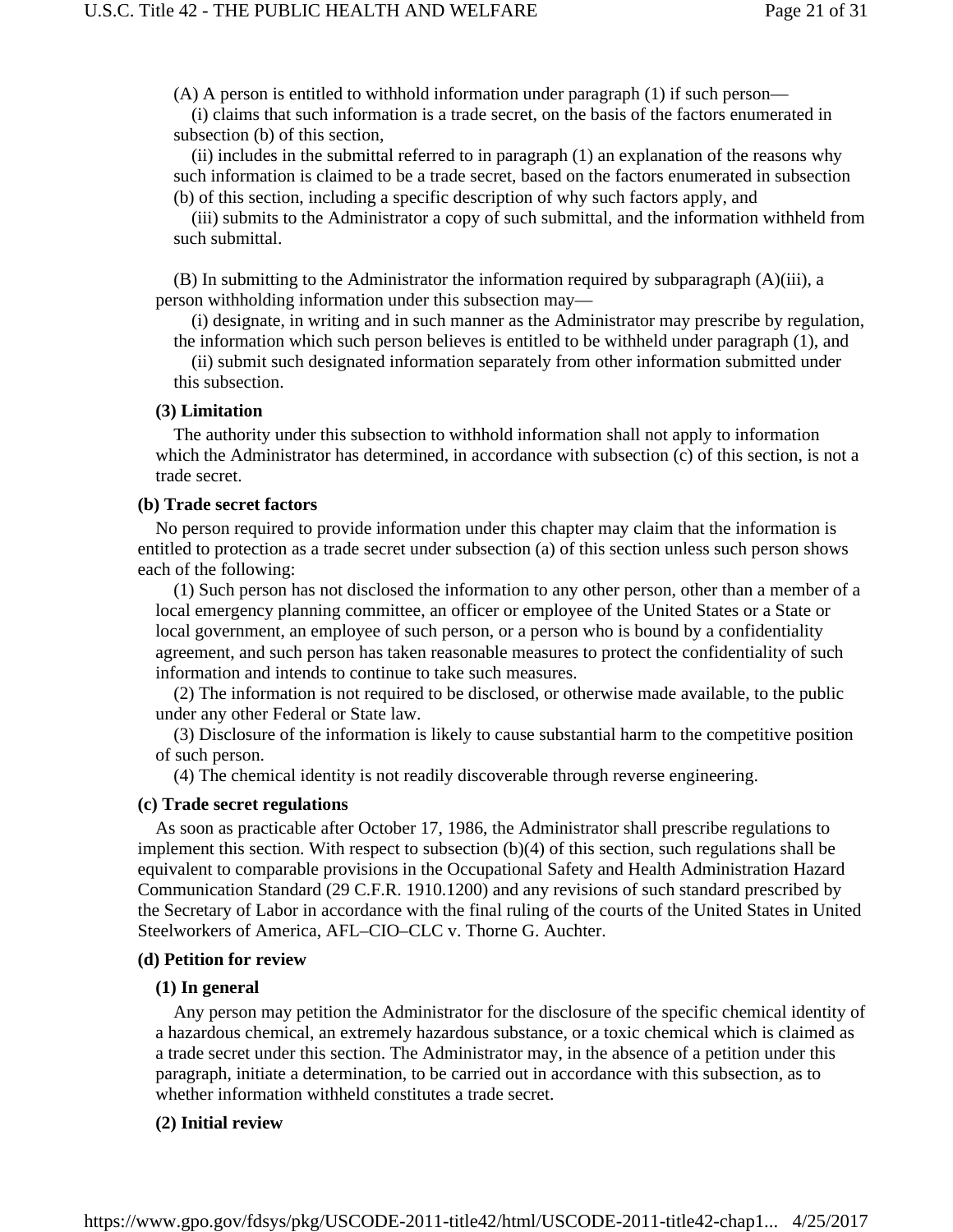Within 30 days after the date of receipt of a petition under paragraph (1) (or upon the Administrator's initiative), the Administrator shall review the explanation filed by a trade secret claimant under subsection (a)(2) of this section and determine whether the explanation presents assertions which, if true, are sufficient to support a finding that the specific chemical identity is a trade secret.

## **(3) Finding of sufficient assertions**

(A) If the Administrator determines pursuant to paragraph (2) that the explanation presents sufficient assertions to support a finding that the specific chemical identity is a trade secret, the Administrator shall notify the trade secret claimant that he has 30 days to supplement the explanation with detailed information to support the assertions.

(B) If the Administrator determines, after receipt of any supplemental supporting detailed information under subparagraph (A), that the assertions in the explanation are true and that the specific chemical identity is a trade secret, the Administrator shall so notify the petitioner and the petitioner may seek judicial review of the determination.

(C) If the Administrator determines, after receipt of any supplemental supporting detailed information under subparagraph (A), that the assertions in the explanation are not true and that the specific chemical identity is not a trade secret, the Administrator shall notify the trade secret claimant that the Administrator intends to release the specific chemical identity. The trade secret claimant has 30 days in which he may appeal the Administrator's determination under this subparagraph to the Administrator. If the Administrator does not reverse his determination under this subparagraph in such an appeal by the trade secret claimant, the trade secret claimaint  $\frac{1}{n}$  may seek judicial review of the determination.

## **(4) Finding of insufficient assertions**

(A) If the Administrator determines pursuant to paragraph (2) that the explanation presents insufficient assertions to support a finding that the specific chemical identity is a trade secret, the Administrator shall notify the trade secret claimant that he has 30 days to appeal the determination to the Administrator, or, upon a showing of good cause, amend the original explanation by providing supplementary assertions to support the trade secret claim.

(B) If the Administrator does not reverse his determination under subparagraph (A) after an appeal or an examination of any supplementary assertions under subparagraph (A), the Administrator shall so notify the trade secret claimant and the trade secret claimant may seek judicial review of the determination.

(C) If the Administrator reverses his determination under subparagraph (A) after an appeal or an examination of any supplementary assertions under subparagraph (A), the procedures under paragraph (3) of this subsection apply.

#### **(e) Exception for information provided to health professionals**

Nothing in this section, or regulations adopted pursuant to this section, shall authorize any person to withhold information which is required to be provided to a health professional, a doctor, or a nurse in accordance with section 11043 of this title.

#### **(f) Providing information to Administrator; availability to public**

Any information submitted to the Administrator under subsection (a)(2) of this section or subsection (d)(3) of this section (except a specific chemical identity) shall be available to the public, except that upon a showing satisfactory to the Administrator by any person that the information (or a particular part thereof) to which the Administrator has access under this section if made public would divulge information entitled to protection under section 1905 of title 18, such information or part shall be considered confidential in accordance with the purposes of that section, except that such information or part may be disclosed to other officers, employees, or authorized representatives of the United States concerned with carrying out this chapter.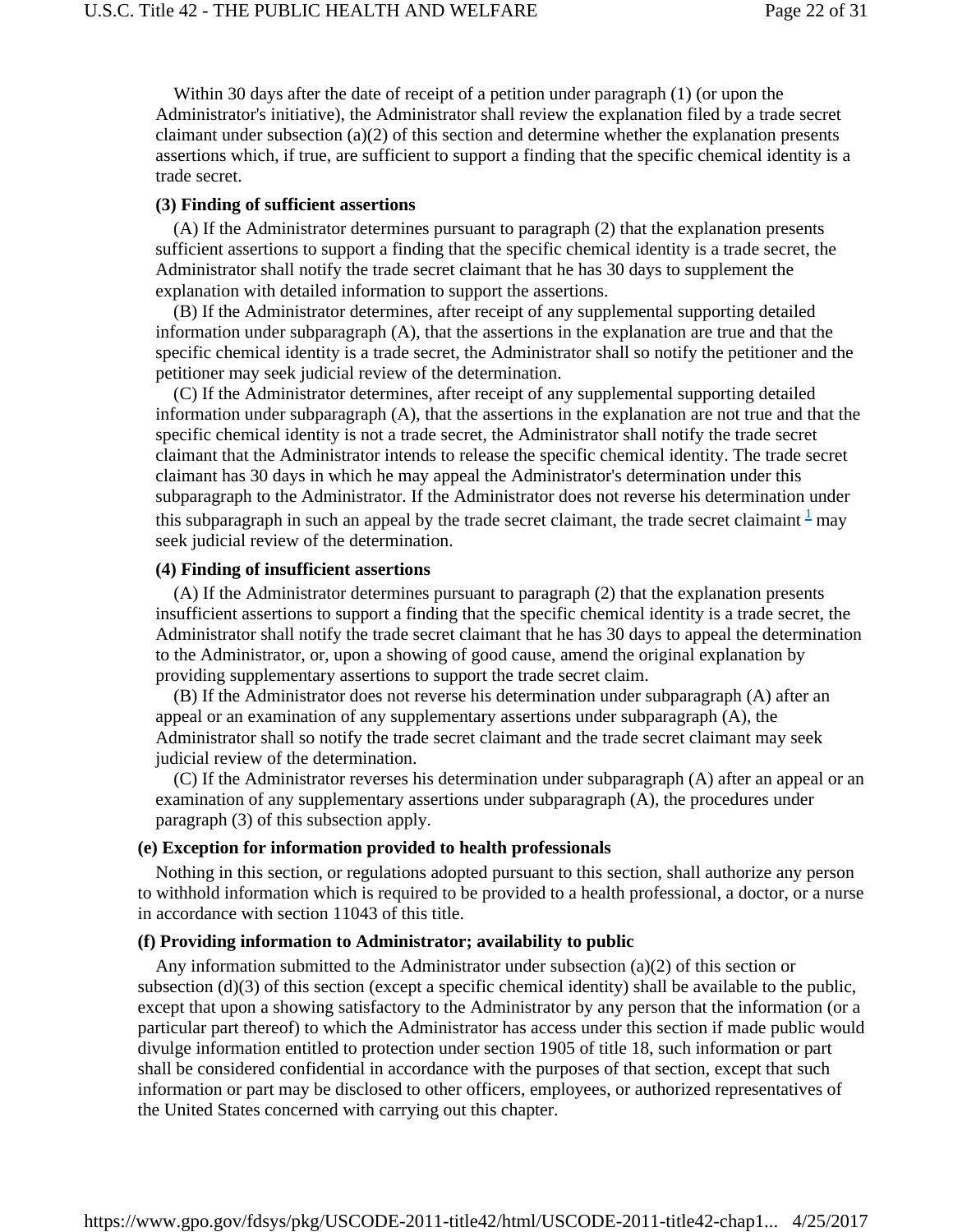# **(g) Information provided to State**

Upon request by a State, acting through the Governor of the State, the Administrator shall provide to the State any information obtained under subsection (a)(2) of this section and subsection (d)(3) of this section.

# **(h) Information on adverse effects**

(1) In any case in which the identity of a hazardous chemical or an extremely hazardous substance is claimed as a trade secret, the Governor or State emergency response commission established under section 11001 of this title shall identify the adverse health effects associated with the hazardous chemical or extremely hazardous substance and shall assure that such information is provided to any person requesting information about such hazardous chemical or extremely hazardous substance.

(2) In any case in which the identity of a toxic chemical is claimed as a trade secret, the Administrator shall identify the adverse health and environmental effects associated with the toxic chemical and shall assure that such information is included in the computer database required by section 11023(j) of this title and is provided to any person requesting information about such toxic chemical.

# **(i) Information provided to Congress**

Notwithstanding any limitatio  $\frac{2}{3}$  contained in this section or any other provision of law, all information reported to or otherwise obtained by the Administrator (or any representative of the Administrator) under this chapter shall be made available to a duly authorized committee of the Congress upon written request by such a committee.

(Pub. L. 99–499, title III, §322, Oct. 17, 1986, 100 Stat. 1747.)

*1 So in original. Probably should be "claimant".*

*2 So in original. Probably should be "limitation".*

# **§11043. Provision of information to health professionals, doctors, and nurses**

# **(a) Diagnosis or treatment by health professional**

An owner or operator of a facility which is subject to the requirements of section 11021, 11022, or 11023 of this title shall provide the specific chemical identity, if known, of a hazardous chemical, extremely hazardous substance, or a toxic chemical to any health professional who requests such information in writing if the health professional provides a written statement of need under this subsection and a written confidentiality agreement under subsection (d) of this section. The written statement of need shall be a statement that the health professional has a reasonable basis to suspect that—

(1) the information is needed for purposes of diagnosis or treatment of an individual,

(2) the individual or individuals being diagnosed or treated have been exposed to the chemical concerned, and

(3) knowledge of the specific chemical identity of such chemical will assist in diagnosis or treatment.

Following such a written request, the owner or operator to whom such request is made shall promptly provide the requested information to the health professional. The authority to withhold the specific chemical identity of a chemical under section 11042 of this title when such information is a trade secret shall not apply to information required to be provided under this subsection, subject to the provisions of subsection (d) of this section.

# **(b) Medical emergency**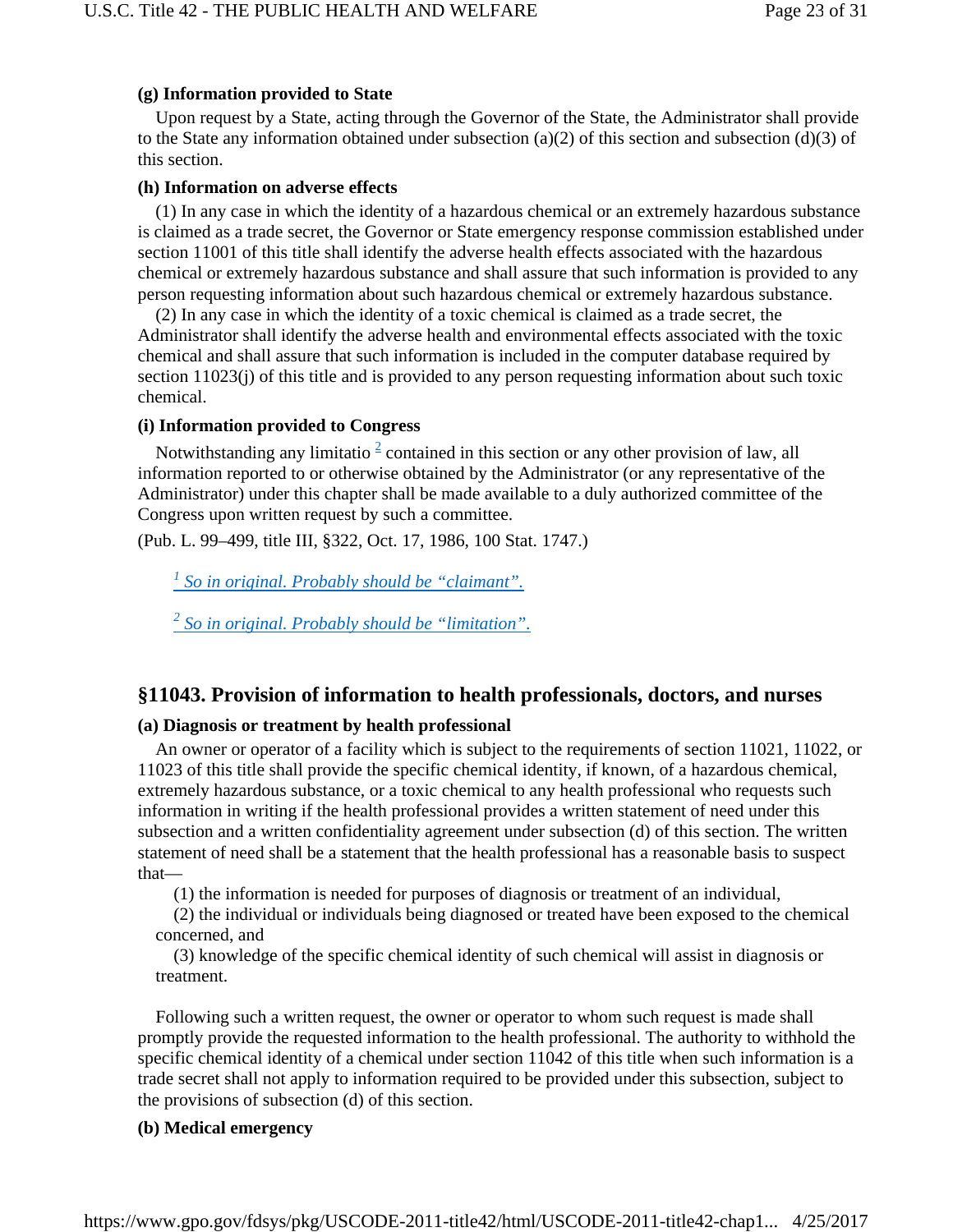An owner or operator of a facility which is subject to the requirements of section 11021, 11022, or 11023 of this title shall provide a copy of a material safety data sheet, an inventory form, or a toxic chemical release form, including the specific chemical identity, if known, of a hazardous chemical, extremely hazardous substance, or a toxic chemical, to any treating physician or nurse who requests such information if such physician or nurse determines that—

(1) a medical emergency exists,

(2) the specific chemical identity of the chemical concerned is necessary for or will assist in emergency or first-aid diagnosis or treatment, and

(3) the individual or individuals being diagnosed or treated have been exposed to the chemical concerned.

Immediately following such a request, the owner or operator to whom such request is made shall provide the requested information to the physician or nurse. The authority to withhold the specific chemical identity of a chemical from a material safety data sheet, an inventory form, or a toxic chemical release form under section 11042 of this title when such information is a trade secret shall not apply to information required to be provided to a treating physician or nurse under this subsection. No written confidentiality agreement or statement of need shall be required as a precondition of such disclosure, but the owner or operator disclosing such information may require a written confidentiality agreement in accordance with subsection (d) of this section and a statement setting forth the items listed in paragraphs (1) through (3) as soon as circumstances permit.

## **(c) Preventive measures by local health professionals**

## **(1) Provision of information**

An owner or operator of a facility subject to the requirements of section 11021, 11022, or 11023 of this title shall provide the specific chemical identity, if known, of a hazardous chemical, an extremely hazardous substance, or a toxic chemical to any health professional (such as a physician, toxicologist, or epidemiologist)—

(A) who is a local government employee or a person under contract with the local government, and

(B) who requests such information in writing and provides a written statement of need under paragraph (2) and a written confidentiality agreement under subsection (d) of this section.

Following such a written request, the owner or operator to whom such request is made shall promptly provide the requested information to the local health professional. The authority to withhold the specific chemical identity of a chemical under section 11042 of this title when such information is a trade secret shall not apply to information required to be provided under this subsection, subject to the provisions of subsection (d) of this section.

#### **(2) Written statement of need**

The written statement of need shall be a statement that describes with reasonable detail one or more of the following health needs for the information:

(A) To assess exposure of persons living in a local community to the hazards of the chemical concerned.

(B) To conduct or assess sampling to determine exposure levels of various population groups.

(C) To conduct periodic medical surveillance of exposed population groups.

(D) To provide medical treatment to exposed individuals or population groups.

(E) To conduct studies to determine the health effects of exposure.

(F) To conduct studies to aid in the identification of a chemical that may reasonably be anticipated to cause an observed health effect.

### **(d) Confidentiality agreement**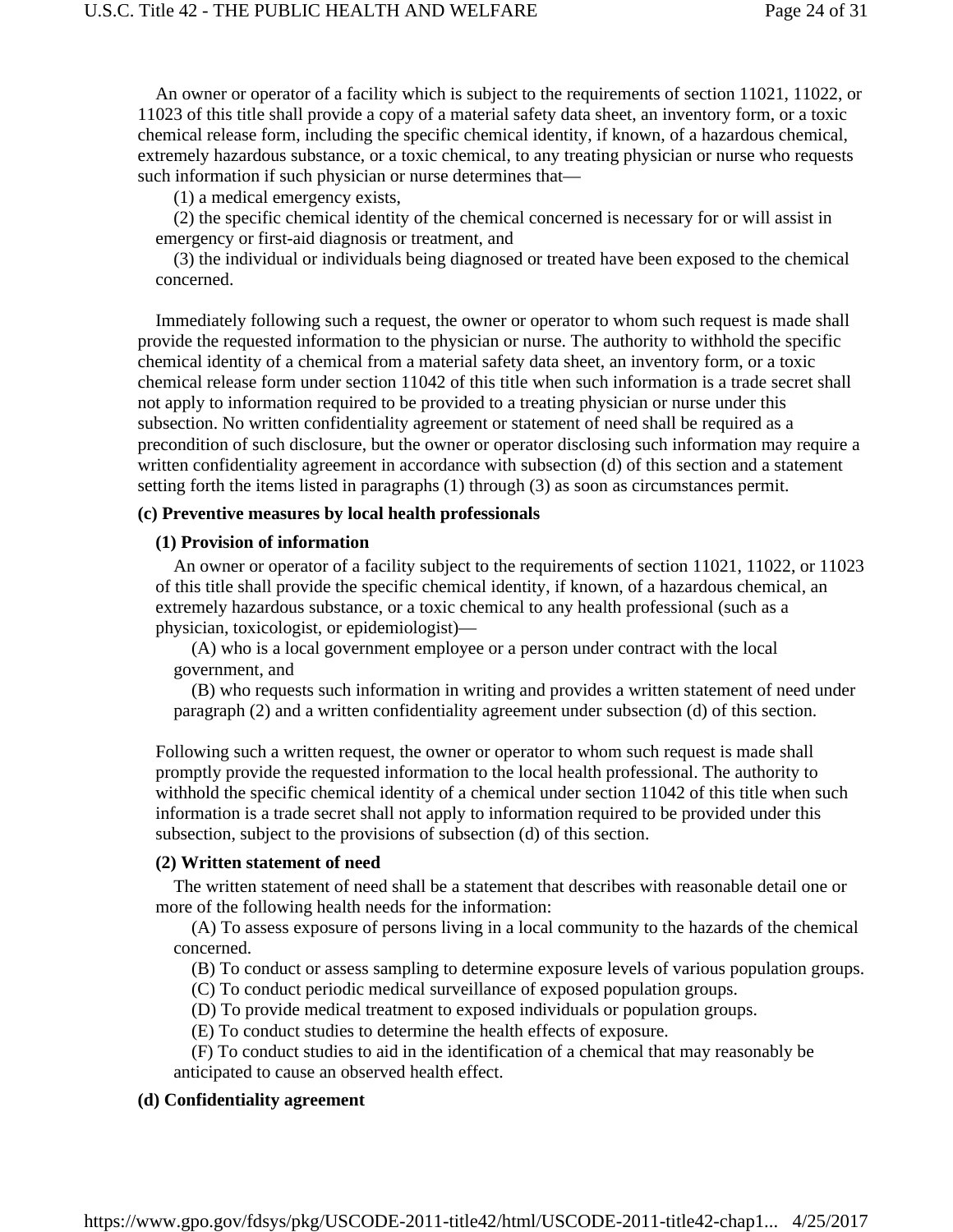Any person obtaining information under subsection (a) or (c) of this section shall, in accordance with such subsection (a) or (c) of this section, be required to agree in a written confidentiality agreement that he will not use the information for any purpose other than the health needs asserted in the statement of need, except as may otherwise be authorized by the terms of the agreement or by the person providing such information. Nothing in this subsection shall preclude the parties to a confidentiality agreement from pursuing any remedies to the extent permitted by law.

### **(e) Regulations**

As soon as practicable after October 17, 1986, the Administrator shall promulgate regulations describing criteria and parameters for the statement of need under subsection  $\frac{1}{a}$  (a) and (c) of this section and the confidentiality agreement under subsection (d) of this section. (Pub. L. 99–499, title III, §323, Oct. 17, 1986, 100 Stat. 1750.)

*1 So in original. Probably should be "subsections".*

# **§11044. Public availability of plans, data sheets, forms, and followup notices**

## **(a) Availability to public**

Each emergency response plan, material safety data sheet, list described in section 11021(a)(2) of this title, inventory form, toxic chemical release form, and followup emergency notice shall be made available to the general public, consistent with section 11042 of this title, during normal working hours at the location or locations designated by the Administrator, Governor, State emergency response commission, or local emergency planning committee, as appropriate. Upon request by an owner or operator of a facility subject to the requirements of section 11022 of this title, the State emergency response commission and the appropriate local emergency planning committee shall withhold from disclosure under this section the location of any specific chemical required by section  $11022(d)(2)$  of this title to be contained in an inventory form as tier II information.

### **(b) Notice of public availability**

Each local emergency planning committee shall annually publish a notice in local newspapers that the emergency response plan, material safety data sheets, and inventory forms have been submitted under this section. The notice shall state that followup emergency notices may subsequently be issued. Such notice shall announce that members of the public who wish to review any such plan, sheet, form, or followup notice may do so at the location designated under subsection (a) of this section.

(Pub. L. 99–499, title III, §324, Oct. 17, 1986, 100 Stat. 1752.)

# **§11045. Enforcement**

# **(a) Civil penalties for emergency planning**

The Administrator may order a facility owner or operator (except an owner or operator of a facility designated under section 11002(b)(2) of this title) to comply with section 11002(c) of this title and section 11003(d) of this title. The United States district court for the district in which the facility is located shall have jurisdiction to enforce the order, and any person who violates or fails to obey such an order shall be liable to the United States for a civil penalty of not more than \$25,000 for each day in which such violation occurs or such failure to comply continues.

# **(b) Civil, administrative, and criminal penalties for emergency notification**

# **(1) Class I administrative penalty**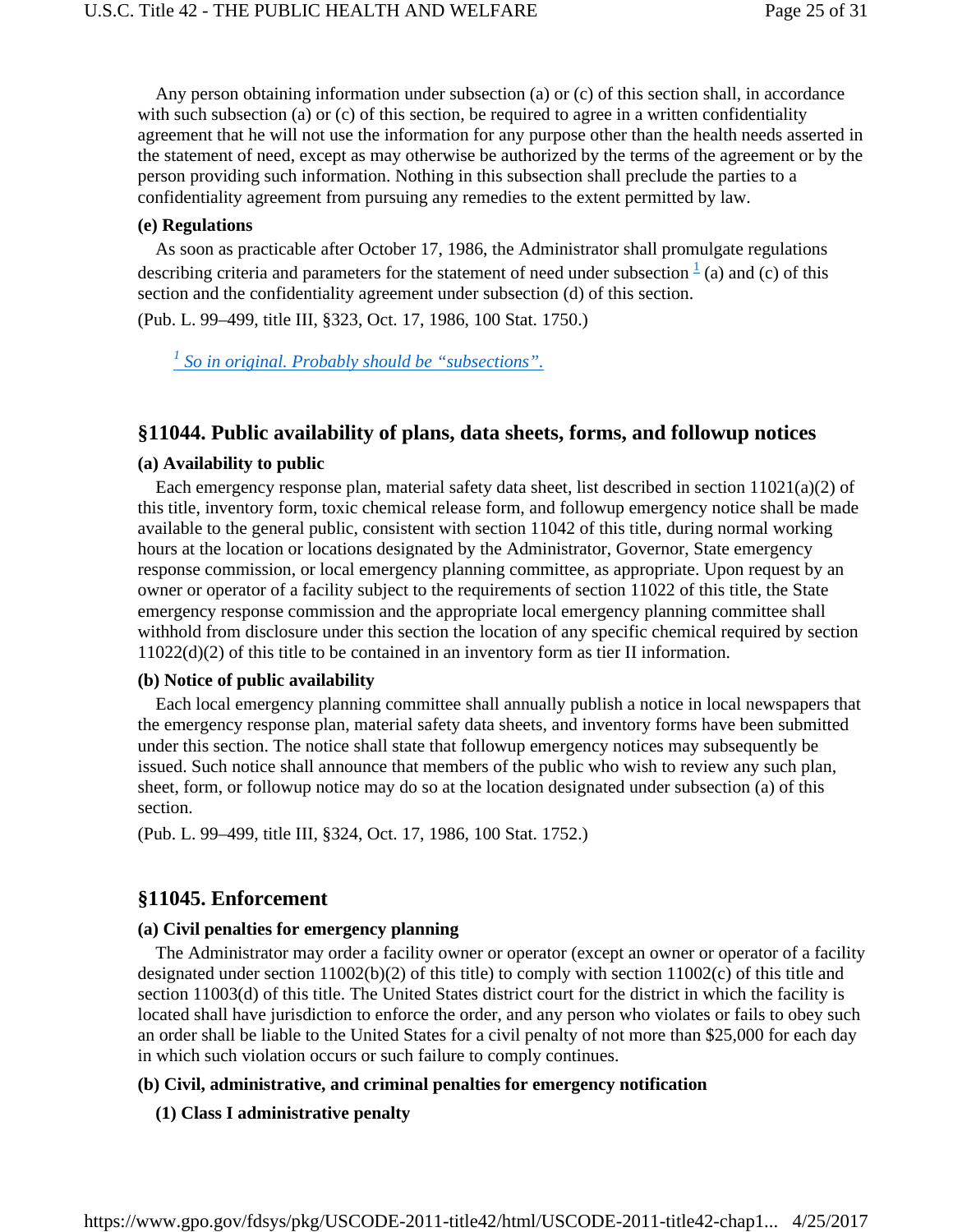(A) A civil penalty of not more than \$25,000 per violation may be assessed by the Administrator in the case of a violation of the requirements of section 11004 of this title.

(B) No civil penalty may be assessed under this subsection unless the person accused of the violation is given notice and opportunity for a hearing with respect to the violation.

(C) In determining the amount of any penalty assessed pursuant to this subsection, the Administrator shall take into account the nature, circumstances, extent and gravity of the violation or violations and, with respect to the violator, ability to pay, any prior history of such violations, the degree of culpability, economic benefit or savings (if any) resulting from the violation, and such other matters as justice may require.

### **(2) Class II administrative penalty**

A civil penalty of not more than \$25,000 per day for each day during which the violation continues may be assessed by the Administrator in the case of a violation of the requirements of section 11004 of this title. In the case of a second or subsequent violation the amount of such penalty may be not more than \$75,000 for each day during which the violation continues. Any civil penalty under this subsection shall be assessed and collected in the same manner, and subject to the same provisions, as in the case of civil penalties assessed and collected under section 2615 of title 15. In any proceeding for the assessment of a civil penalty under this subsection the Administrator may issue subpoenas for the attendance and testimony of witnesses and the production of relevant papers, books, and documents and may promulgate rules for discovery procedures.

#### **(3) Judicial assessment**

The Administrator may bring an action in the United States District  $\frac{1}{x}$  court for the appropriate district to assess and collect a penalty of not more than \$25,000 per day for each day during which the violation continues in the case of a violation of the requirements of section 11004 of this title. In the case of a second or subsequent violation, the amount of such penalty may be not more than \$75,000 for each day during which the violation continues.

### **(4) Criminal penalties**

Any person who knowingly and willfully fails to provide notice in accordance with section 11004 of this title shall, upon conviction, be fined not more than \$25,000 or imprisoned for not more than two years, or both (or in the case of a second or subsequent conviction, shall be fined not more than \$50,000 or imprisoned for not more than five years, or both).

# **(c) Civil and administrative penalties for reporting requirements**

(1) Any person (other than a governmental entity) who violates any requirement of section 11022 or 11023 of this title shall be liable to the United States for a civil penalty in an amount not to exceed \$25,000 for each such violation.

(2) Any person (other than a governmental entity) who violates any requirement of section 11021 or 11043(b) of this title, and any person who fails to furnish to the Administrator information required under section  $11042(a)(2)$  of this title shall be liable to the United States for a civil penalty in an amount not to exceed \$10,000 for each such violation.

(3) Each day a violation described in paragraph (1) or (2) continues shall, for purposes of this subsection, constitute a separate violation.

(4) The Administrator may assess any civil penalty for which a person is liable under this subsection by administrative order or may bring an action to assess and collect the penalty in the United States district court for the district in which the person from whom the penalty is sought resides or in which such person's principal place of business is located.

# **(d) Civil, administrative, and criminal penalties with respect to trade secrets**

## **(1) Civil and administrative penalty for frivolous claims**

If the Administrator determines—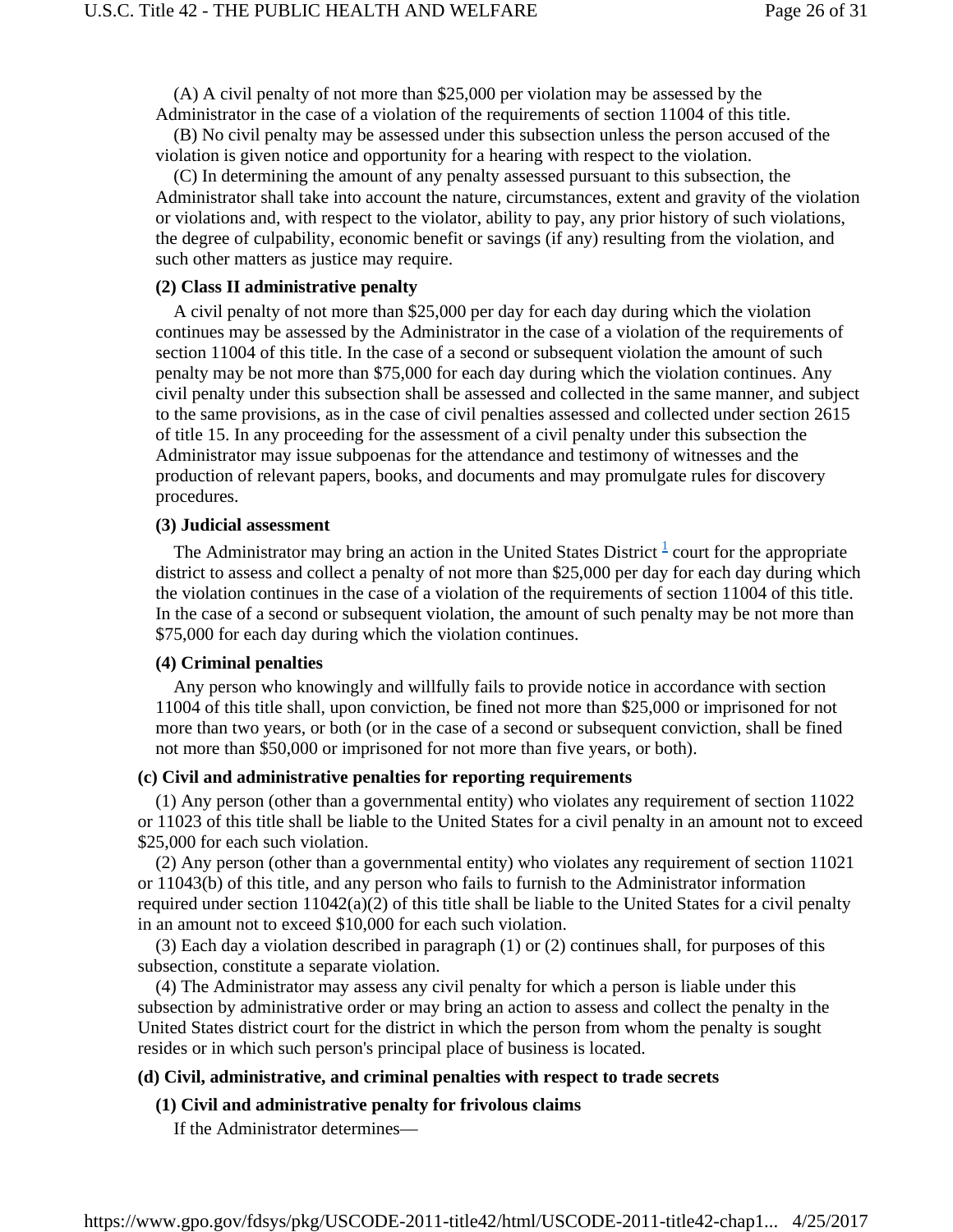$(A)(i)$  under section 11042(d)(4) of this title that an explanation submitted by a trade secret claimant presents insufficient assertions to support a finding that a specific chemical identity is a trade secret, or (ii) after receiving supplemental supporting detailed information under section  $11042(d)(3)(A)$  of this title, that the specific chemical identity is not a trade secret; and

(B) that the trade secret claim is frivolous,

the trade secret claimant is liable for a penalty of \$25,000 per claim. The Administrator may assess the penalty by administrative order or may bring an action in the appropriate district court of the United States to assess and collect the penalty.

### **(2) Criminal penalty for disclosure of trade secret information**

Any person who knowingly and willfully divulges or discloses any information entitled to protection under section 11042 of this title shall, upon conviction, be subject to a fine of not more than \$20,000 or to imprisonment not to exceed one year, or both.

### **(e) Special enforcement provisions for section 11043**

Whenever any facility owner or operator required to provide information under section 11043 of this title to a health professional who has requested such information fails or refuses to provide such information in accordance with such section, such health professional may bring an action in the appropriate United States district court to require such facility owner or operator to provide the information. Such court shall have jurisdiction to issue such orders and take such other action as may be necessary to enforce the requirements of section 11043 of this title.

## **(f) Procedures for administrative penalties**

(1) Any person against whom a civil penalty is assessed under this section may obtain review thereof in the appropriate district court of the United States by filing a notice of appeal in such court within 30 days after the date of such order and by simultaneously sending a copy of such notice by certified mail to the Administrator. The Administrator shall promptly file in such court a certified copy of the record upon which such violation was found or such penalty imposed. If any person fails to pay an assessment of a civil penalty after it has become a final and unappealable order or after the appropriate court has entered final judgment in favor of the United States, the Administrator may request the Attorney General of the United States to institute a civil action in an appropriate district court of the United States to collect the penalty, and such court shall have jurisdiction to hear and decide any such action. In hearing such action, the court shall have authority to review the violation and the assessment of the civil penalty on the record.

(2) The Administrator may issue subpoenas for the attendance and testimony of witnesses and the production of relevant papers, books, or documents in connection with hearings under this section. In case of contumacy or refusal to obey a subpoena issued pursuant to this paragraph and served upon any person, the district court of the United States for any district in which such person is found, resides, or transacts business, upon application by the United States and after notice to such person, shall have jurisdiction to issue an order requiring such person to appear and give testimony before the administrative law judge or to appear and produce documents before the administrative law judge, or both, and any failure to obey such order of the court may be punished by such court as a contempt thereof.

(Pub. L. 99–499, title III, §325, Oct. 17, 1986, 100 Stat. 1753.)

*1 So in original. Probably should not be capitalized.*

# **§11046. Civil actions**

**(a) Authority to bring civil actions**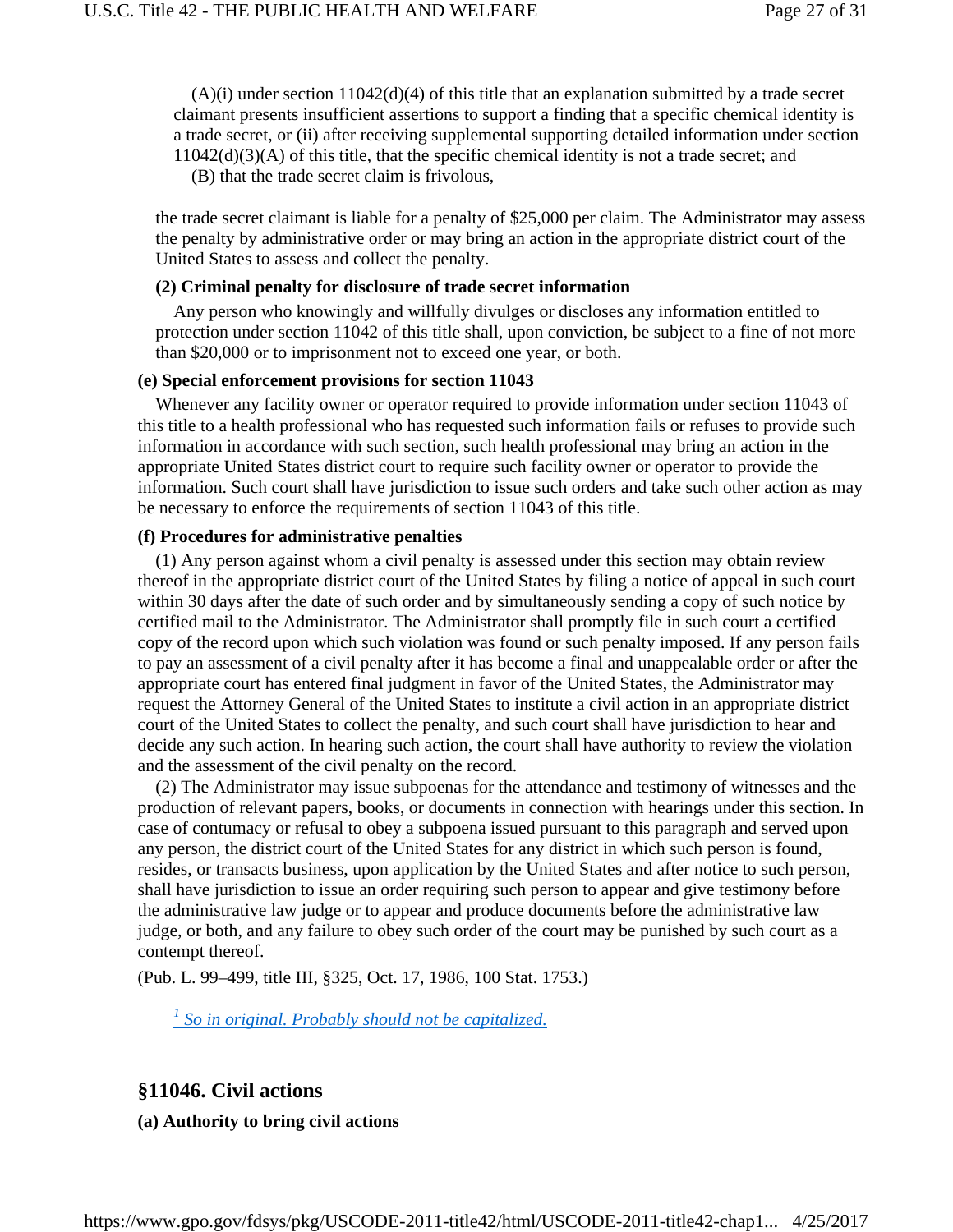# **(1) Citizen suits**

Except as provided in subsection (e) of this section, any person may commence a civil action on his own behalf against the following:

(A) An owner or operator of a facility for failure to do any of the following:

(i) Submit a followup emergency notice under section 11004(c) of this title.

(ii) Submit a material safety data sheet or a list under section  $11021(a)$  of this title.

(iii) Complete and submit an inventory form under section 11022(a) of this title containing tier I information as described in section  $11022(d)(1)$  of this title unless such requirement does not apply by reason of the second sentence of section  $11022(a)(2)$  of this title.

(iv) Complete and submit a toxic chemical release form under section 11023(a) of this title.

(B) The Administrator for failure to do any of the following:

(i) Publish inventory forms under section  $11022(g)$  of this title.

(ii) Respond to a petition to add or delete a chemical under section  $11023(e)(1)$  of this title within 180 days after receipt of the petition.

(iii) Publish a toxic chemical release form under  $11023(g)^{\frac{1}{2}}$  of this title.

(iv) Establish a computer database in accordance with section 11023(j) of this title.

(v) Promulgate trade secret regulations under section 11042(c) of this title.

(vi) Render a decision in response to a petition under section 11042(d) of this title within 9 months after receipt of the petition.

(C) The Administrator, a State Governor, or a State emergency response commission, for failure to provide a mechanism for public availability of information in accordance with section  $11044(a)$  of this title.

(D) A State Governor or a State emergency response commission for failure to respond to a request for tier II information under section  $11022(e)(3)$  of this title within 120 days after the date of receipt of the request.

# **(2) State or local suits**

(A) Any State or local government may commence a civil action against an owner or operator of a facility for failure to do any of the following:

(i) Provide notification to the emergency response commission in the State under section  $11002(c)$  of this title.

(ii) Submit a material safety data sheet or a list under section  $11021(a)$  of this title.

(iii) Make available information requested under section 11021(c) of this title.

(iv) Complete and submit an inventory form under section 11022(a) of this title containing tier I information unless such requirement does not apply by reason of the second sentence of section 11022(a)(2) of this title.

(B) Any State emergency response commission or local emergency planning committee may commence a civil action against an owner or operator of a facility for failure to provide information under section 11003(d) of this title or for failure to submit tier II information under section  $11022(e)(1)$  of this title.

(C) Any State may commence a civil action against the Administrator for failure to provide information to the State under section  $11042(g)$  of this title.

# **(b) Venue**

(1) Any action under subsection (a) of this section against an owner or operator of a facility shall be brought in the district court for the district in which the alleged violation occurred.

(2) Any action under subsection (a) of this section against the Administrator may be brought in the United States District Court for the District of Columbia.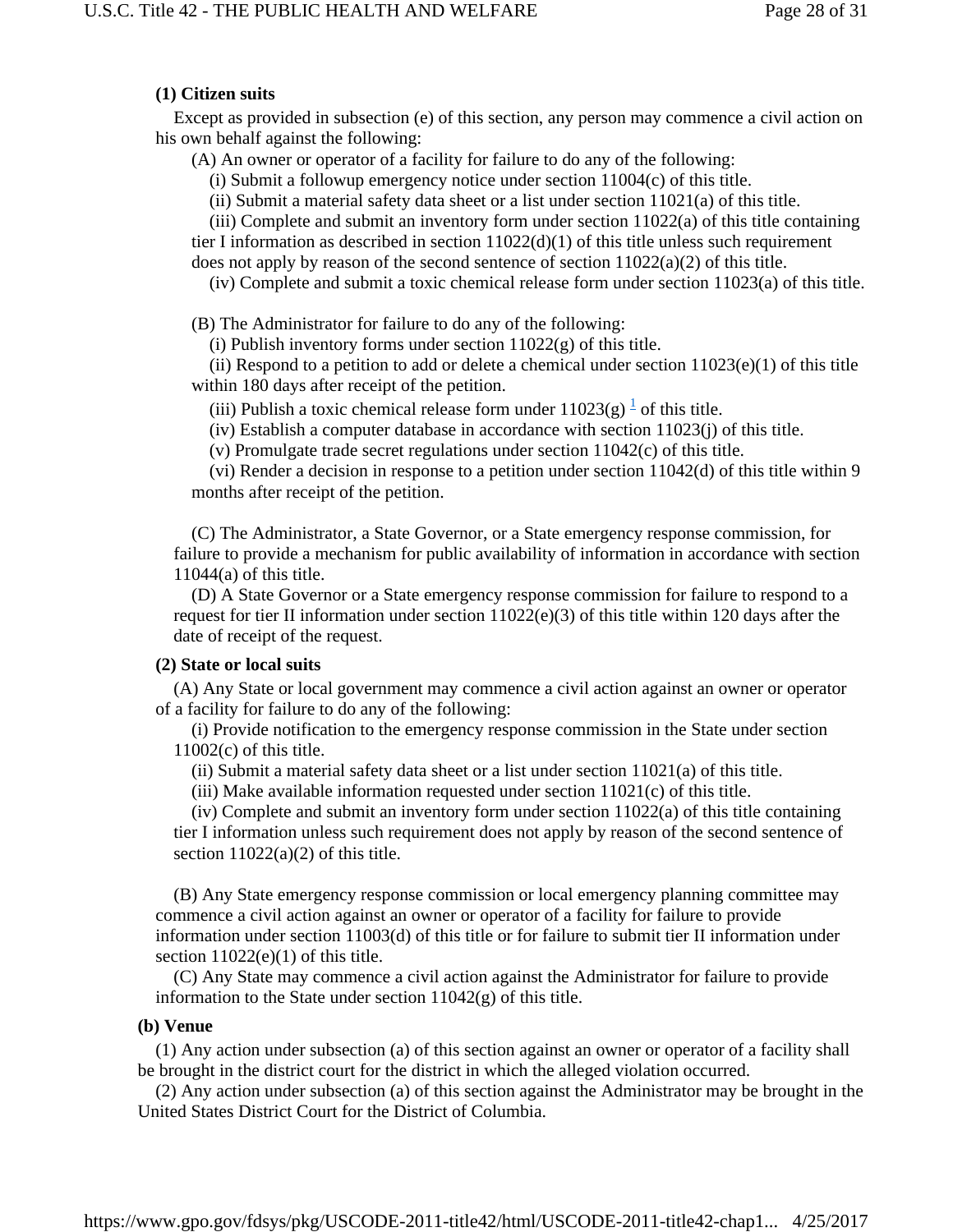## **(c) Relief**

The district court shall have jurisdiction in actions brought under subsection (a) of this section against an owner or operator of a facility to enforce the requirement concerned and to impose any civil penalty provided for violation of that requirement. The district court shall have jurisdiction in actions brought under subsection (a) of this section against the Administrator to order the Administrator to perform the act or duty concerned.

## **(d) Notice**

(1) No action may be commenced under subsection (a)(1)(A) of this section prior to 60 days after the plaintiff has given notice of the alleged violation to the Administrator, the State in which the alleged violation occurs, and the alleged violator. Notice under this paragraph shall be given in such manner as the Administrator shall prescribe by regulation.

(2) No action may be commenced under subsection (a)(1)(B) or (a)(1)(C) of this section prior to 60 days after the date on which the plaintiff gives notice to the Administrator, State Governor, or State emergency response commission (as the case may be) that the plaintiff will commence the action. Notice under this paragraph shall be given in such manner as the Administrator shall prescribe by regulation.

## **(e) Limitation**

No action may be commenced under subsection (a) of this section against an owner or operator of a facility if the Administrator has commenced and is diligently pursuing an administrative order or civil action to enforce the requirement concerned or to impose a civil penalty under this Act with respect to the violation of the requirement.

### **(f) Costs**

The court, in issuing any final order in any action brought pursuant to this section, may award costs of litigation (including reasonable attorney and expert witness fees) to the prevailing or the substantially prevailing party whenever the court determines such an award is appropriate. The court may, if a temporary restraining order or preliminary injunction is sought, require the filing of a bond or equivalent security in accordance with the Federal Rules of Civil Procedure.

### **(g) Other rights**

Nothing in this section shall restrict or expand any right which any person (or class of persons) may have under any Federal or State statute or common law to seek enforcement of any requirement or to seek any other relief (including relief against the Administrator or a State agency).

### **(h) Intervention**

# **(1) By the United States**

In any action under this section the United States or the State, or both, if not a party, may intervene as a matter of right.

### **(2) By persons**

In any action under this section, any person may intervene as a matter of right when such person has a direct interest which is or may be adversely affected by the action and the disposition of the action may, as a practical matter, impair or impede the person's ability to protect that interest unless the Administrator or the State shows that the person's interest is adequately represented by existing parties in the action.

(Pub. L. 99–499, title III, §326, Oct. 17, 1986, 100 Stat. 1755.)

#### **REFERENCES IN TEXT**

This Act, referred to in subsec. (e), is Pub. L. 99–499, Oct. 17, 1986, 100 Stat. 1613, as amended, known as the Superfund Amendments and Reauthorization Act of 1986. For complete classification of this Act to the Code, see Short Title of 1986 Amendment note set out under section 9601 of this title and Tables.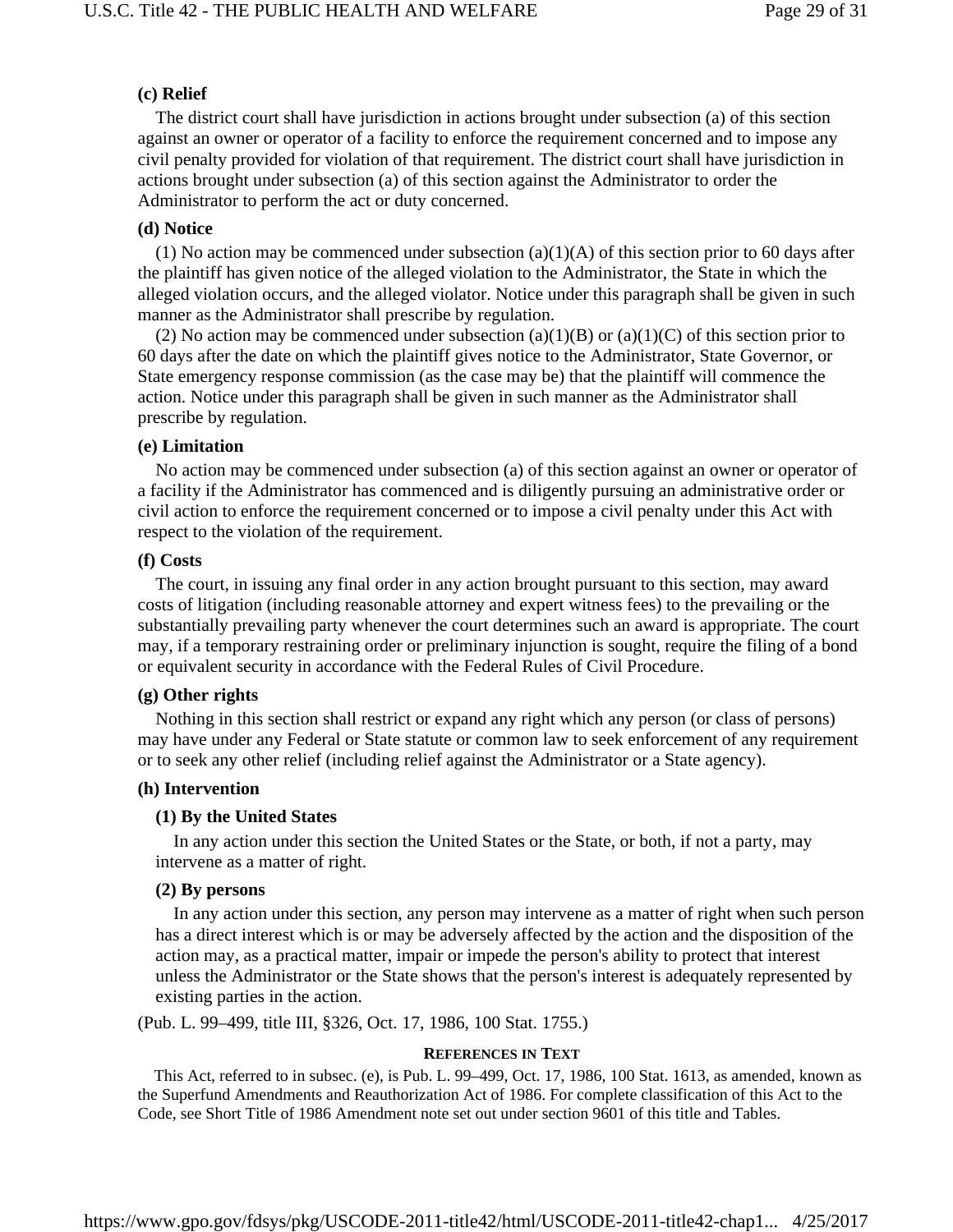The Federal Rules of Civil Procedure, referred to in subsec. (f), are set out in the Appendix to Title 28, Judiciary and Judicial Procedure.

*1 So in original. Probably should be preceded by "section".*

# **§11047. Exemption**

Except as provided in section 11004 of this title, this chapter does not apply to the transportation, including the storage incident to such transportation, of any substance or chemical subject to the requirements of this chapter, including the transportation and distribution of natural gas. (Pub. L. 99–499, title III, §327, Oct. 17, 1986, 100 Stat. 1757.)

# **§11048. Regulations**

The Administrator may prescribe such regulations as may be necessary to carry out this chapter. (Pub. L. 99–499, title III, §328, Oct. 17, 1986, 100 Stat. 1757.)

# **§11049. Definitions**

For purposes of this chapter—

### **(1) Administrator**

The term "Administrator" means the Administrator of the Environmental Protection Agency.

### **(2) Environment**

The term "environment" includes water, air, and land and the interrelationship which exists among and between water, air, and land and all living things.

### **(3) Extremely hazardous substance**

The term "extremely hazardous substance" means a substance on the list described in section 11002(a)(2) of this title.

### **(4) Facility**

The term "facility" means all buildings, equipment, structures, and other stationary items which are located on a single site or on contiguous or adjacent sites and which are owned or operated by the same person (or by any person which controls, is controlled by, or under common control with, such person). For purposes of section 11004 of this title, the term includes motor vehicles, rolling stock, and aircraft.

## **(5) Hazardous chemical**

The term "hazardous chemical" has the meaning given such term by section 11021(e) of this title.

## **(6) Material safety data sheet**

The term "material safety data sheet" means the sheet required to be developed under section  $1910.1200(g)$  of title 29 of the Code of Federal Regulations, as that section may be amended from time to time.

### **(7) Person**

The term "person" means any individual, trust, firm, joint stock company, corporation (including a government corporation), partnership, association, State, municipality, commission, political subdivision of a State, or interstate body.